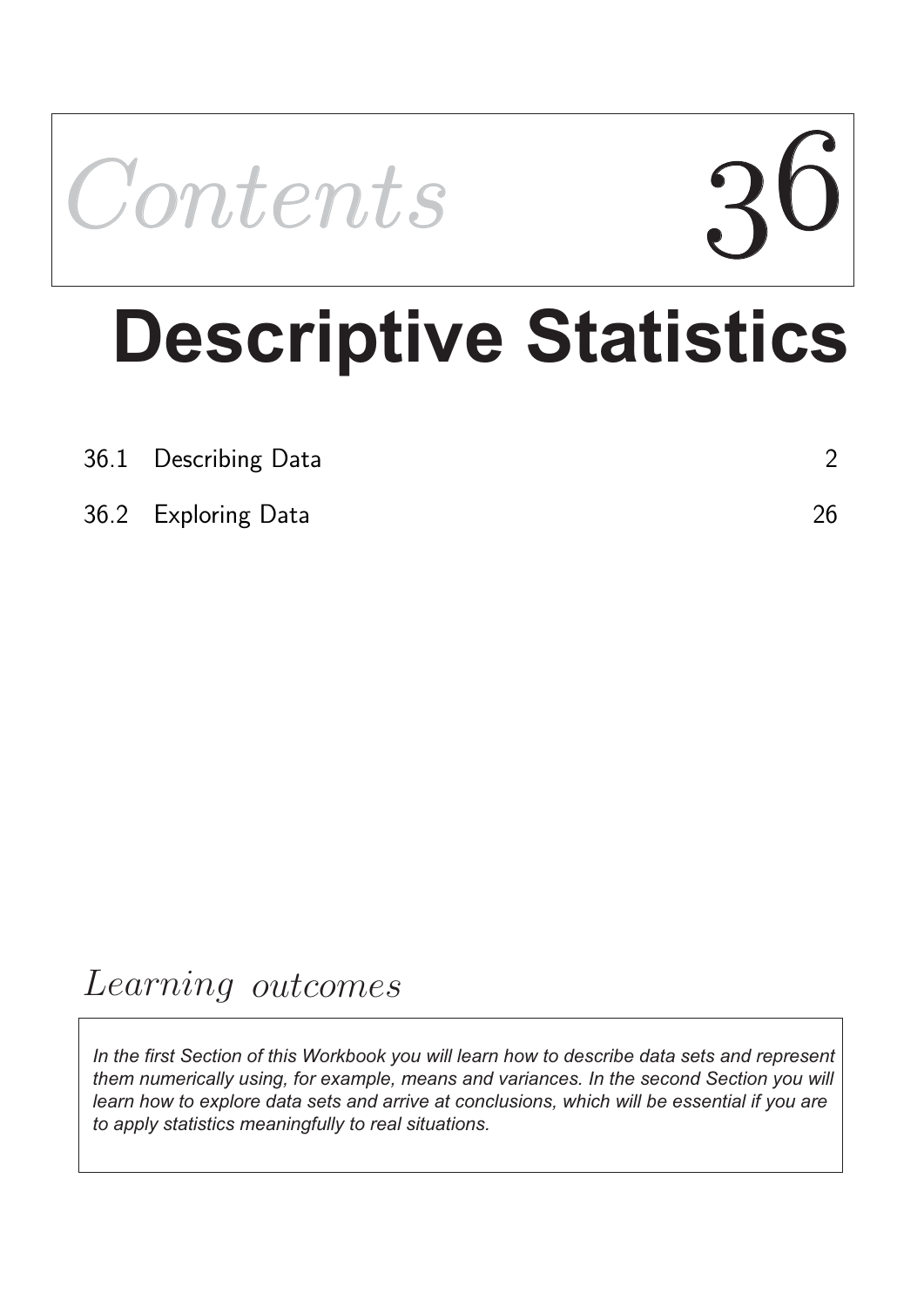## **Describing Data**





Statistics is a scientific method of data analysis applied throughout business, engineering and all of the social and physical sciences. Engineers have to experiment, analyse data and reach defensible conclusions about the outcomes of their experiments to determine how products behave when tested under real conditions. Work done on new products and processes may involve decisions that have to be made which can have a major economic impact on companies and their employees. Throughout industry, production and distribution processes must be organised and monitored to ensure maximum efficiency and reliability. One important branch of applied statistics is quality control. Quality control is an essential part of any production process which aims to ensure that high quality products are made, surely a principle aim of any practical engineer.

This Workbook is intended to give you an introduction to the subject and to enable you to understand in reasonable depth the meaning and interpretation of numerical and diagrammatic statements involving data. This first Section concentrates on the basic tabular and diagrammatic techniques for displaying data and the calculation of elementary statistics representing location and spread.

| Prerequisites<br>Before starting this Section you should | • understand the ideas of sets and subsets<br>(HELM 35.1)     |
|----------------------------------------------------------|---------------------------------------------------------------|
|                                                          | • explain why statistics is important for<br>engineers.       |
| <b>Learning Outcomes</b>                                 | • explain what is meant by the term descriptive<br>statistics |
| On completion you should be able to                      | • calculate means, medians, modes and<br>standard deviations  |
|                                                          | • draw a variety of statistical diagrams                      |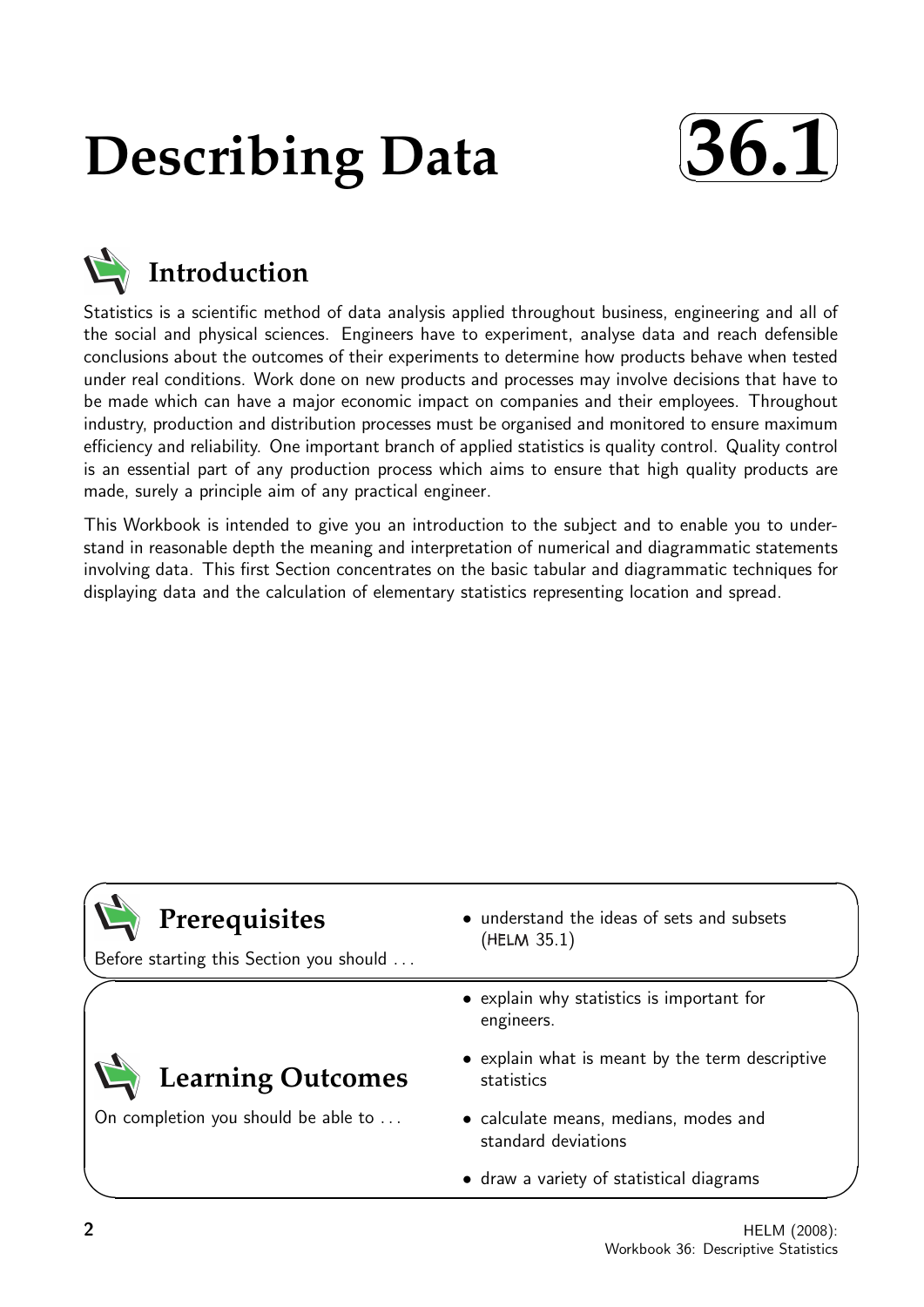

## **1. Introduction to descriptive statistics**

Many students taking degree courses involving the sciences and technology have to study statistics. This Workbook will enable you to understand the meaning and interpretation of numerical and diagrammatic statements involving data.

Consider the following 'everyday' statements, all of which contain numbers:

- 1. My son plays in his school cricket team, his batting average over the season was 28.9 runs.
- 2. Police estimate that 4,000 people took part in the protest march.
- 3. About 11,000,000 drivers will take to the roads during the coming Bank Holiday.
- 4. The average life of this type of tyre is between 20,000 and 25,000 miles.

The four statements are all of the type that you may meet in the course of your everyday life. In a sense, there is nothing special about them and yet they all use numbers in different ways. Statement 1 implies that a numerical calculation has been performed on a data set, statement 2 implies that a point estimate can represent a data set, statement 3 is making a prediction about an event which has not yet happened and statement 4 is making a prediction about an event which depends on several interrelated factors and is based on past experience.

All four statements are concerned with the collection, organisation and analysis of data.

Essentially, this last sentence summarises descriptive statistics. We start with the organisation of data and look at techniques for examining data  $-$  these are called exploratory techniques and enable us to understand and communicate to others meaning that may be hidden within a given data set.

## **2. Frequency tables**

Data are often presented to statisticians in raw form - it needs organising so that statisticians and non-statisticians alike can view the information contained in the data. Simple columns of figures do not mean a lot to most people! As a start, we usually organise the data into a frequency table. The way in which this may be done is illustrated below.

The following data are the heights (to the nearest tenth of a centimetre) of 30 students studying engineering statistics.

| 150.2 | 167.2 | 176.2 |
|-------|-------|-------|
| 160.1 | 151.8 | 166.3 |
| 162.3 | 167.4 | 178.3 |
| 181.2 | 175.7 | 161.1 |
| 179.3 | 168.9 | 164.8 |
| 165.0 | 177.1 | 183.2 |
| 172.1 | 180.2 | 168.2 |
| 173.8 | 164.3 | 176.8 |
| 184.2 | 170.9 | 172.2 |
| 168.5 | 169.8 | 176.7 |

Notice first of all that all of the numbers lie in the range 150 cm. - 185 cm. This suggests that we try to organize the data into classes as shown below. This first attempt has deliberately taken easy class intervals which give a reasonable number of classes and span the numerical range covered by the data.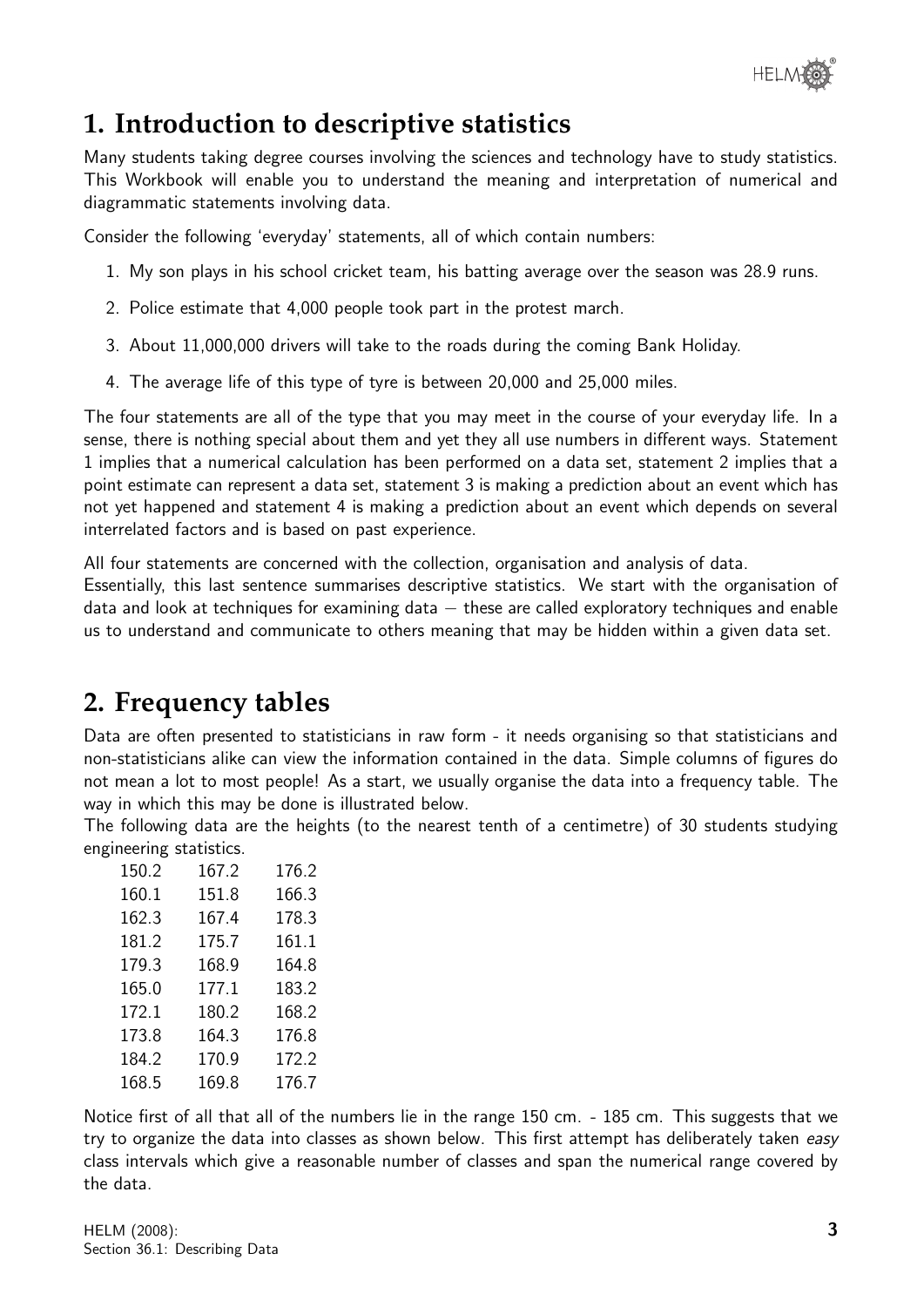| Class | Class Interval |
|-------|----------------|
| 1     | $150 - 155$    |
| 2     | $155 - 160$    |
| 3     | $160 - 165$    |
| 4     | $165 - 170$    |
| 5     | 170 - 175      |
| 6     | 175 - 180      |
| 7     | 180 - 185      |

Note that in extreme we could argue that the original data are already represented by one class with thirty members or we could say that we already have 30 classes with one member each! Neither interpretation is helpful and usually look to use about 5 to 8 classes. Note that this range may be varied depending on the data under investigation.

When we attempt to allocate data to classes, difficulties can arise, for example, to which class should the number 165 be allocated? Clearly we do not have a reason for choosing the class 160-165 in preference to the class 165-170, either class would do equally well.

Rather than adopt an arbitrary convention such as always placing boundary values in the higher (or lower) class we usually define the class boundaries in such a way that such difficulties do not occur. This can always be done by using one more decimal place for the class boundaries than is used in the data themselves although sometimes it is not necessary to use an extra decimal place. Two possible alternatives for the data set above are shown below.

| Class         | Class Interval 1 | Class Interval 2 |
|---------------|------------------|------------------|
| 1             | $149.5 - 154.5$  | 149.55 - 154.55  |
| $\mathcal{P}$ | $154.5 - 159.5$  | 154.55 - 159.55  |
| 3             | $159.5 - 164.5$  | 159.55 - 164.55  |
| 4             | $164.5 - 169.5$  | 164.55 - 169.55  |
| 5             | $169.5 - 174.5$  | 169.55 - 174.55  |
| 6             | 174.5 - 179.5    | 174.55 - 179.55  |
| 7             | $179.5 - 184.5$  | 179.55 - 184.55  |

Notice that no member of the original data set can possibly lie on a boundary in the case of Class Intervals 2 - this is the advantage of using an extra decimal place to define the boundaries. Notice also that in this particular case the first alternative suffices since is happens that no member of the original data set lies on a boundary defined by Class Intervals 1.

Since Class Intervals 1 is the simpler of the two alternative, we shall use it to obtain a frequency table of our data.

The data is organised into a frequency table using a tally count. To do a tally count you simply lightly mark or cross off a data item with a pencil as you work through the data set to determine how many members belong to each class. Light pencil marks enable you to check that you have allocated all of the data to a class when you have finished. The number of tally marks must equal the number of data items. This process gives the tally marks and the corresponding frequencies as shown below.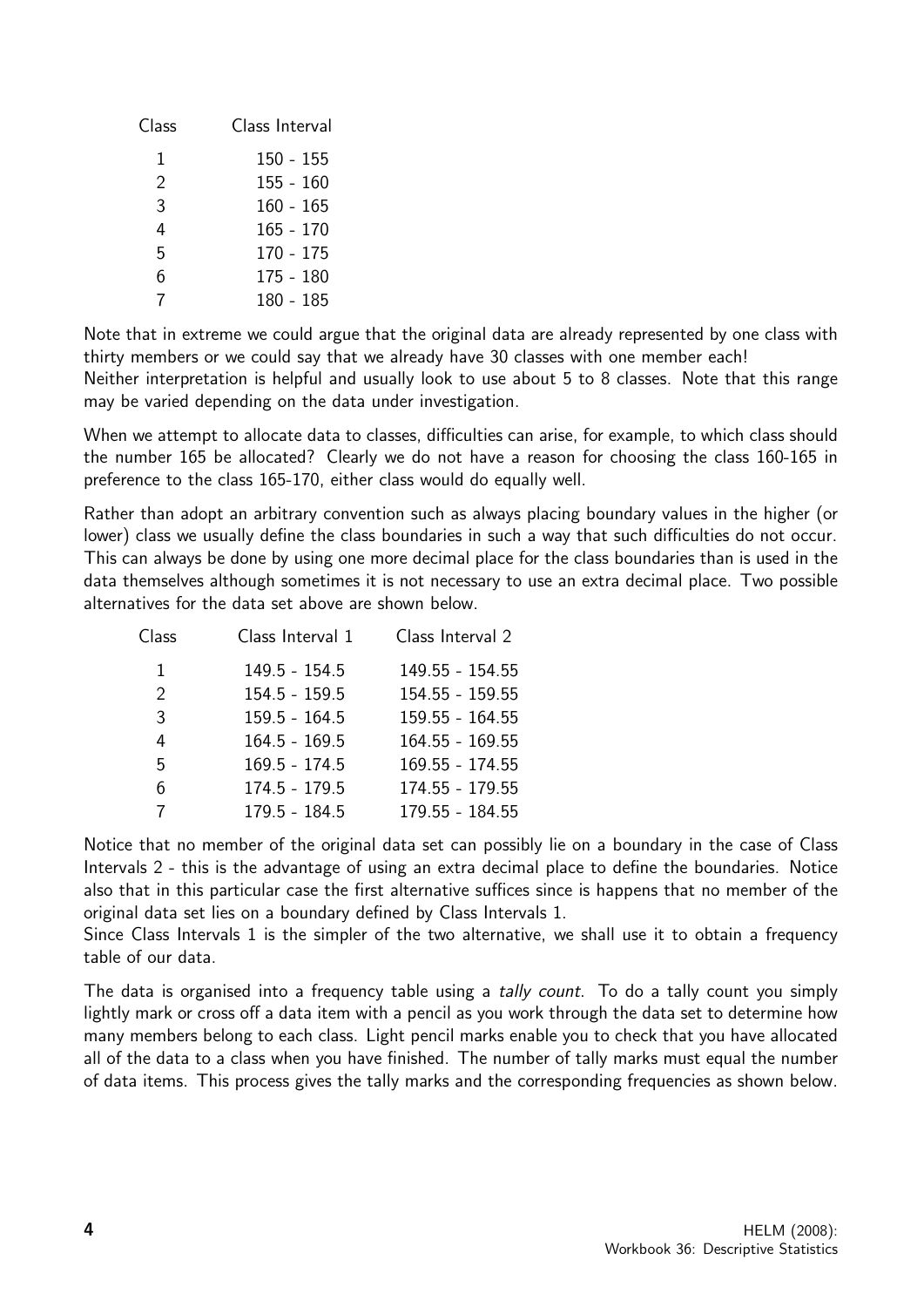

| Class Interval (cm) | Tally    | Frequency        |
|---------------------|----------|------------------|
| $149.5 - 154.5$     | 11       | 2                |
| $154.5 - 159.5$     |          | $\left( \right)$ |
| $159.5 - 164.5$     | 1111     | 4                |
| $164.5 - 169.5$     | 11111111 | 8                |
| $169.5 - 174.5$     | 11111    | 5                |
| $174.5 - 179.5$     | 1111111  |                  |
| $179.5 - 184.5$     | 1111     |                  |

It is now easier to see some of the information contained in the original data set. For example, we now know that there is no data in the class 154.5 - 159.5 and that the class 164.5 - 169.5 contains the most entries.

Understanding the information contained in the original table is now rather easier but, as in all branches of mathematics, diagrams make the situation easier to visualise.

## **3. Diagrammatic representations**

#### **The histogram**

Notice that the data we are dealing with is **continuous**, a measurement can take any value. Values are not restricted to whole number (integer) values for example. When we are using continuous data we normally represent frequency distributions pictorially by means of a histogram.

The class intervals are plotted on the horizontal axis and the frequencies on the vertical axis. Strictly speaking, the areas of the blocks forming the histogram represent the frequencies since this gives the histogram the necessary flexibility to deal with frequency tables whose class intervals are not constant. In our case, the class intervals are constant and the heights of the blocks are made proportional to the frequencies.

Sometimes the approximate shape of the distribution of data is indicated by a **frequency polygon** which is formed by joining the mid-points of the tops of the blocks forming the histogram with straight lines. Not all histograms are presented along with frequency polygons. The complete diagram is shown in Figure 1.



Figure 1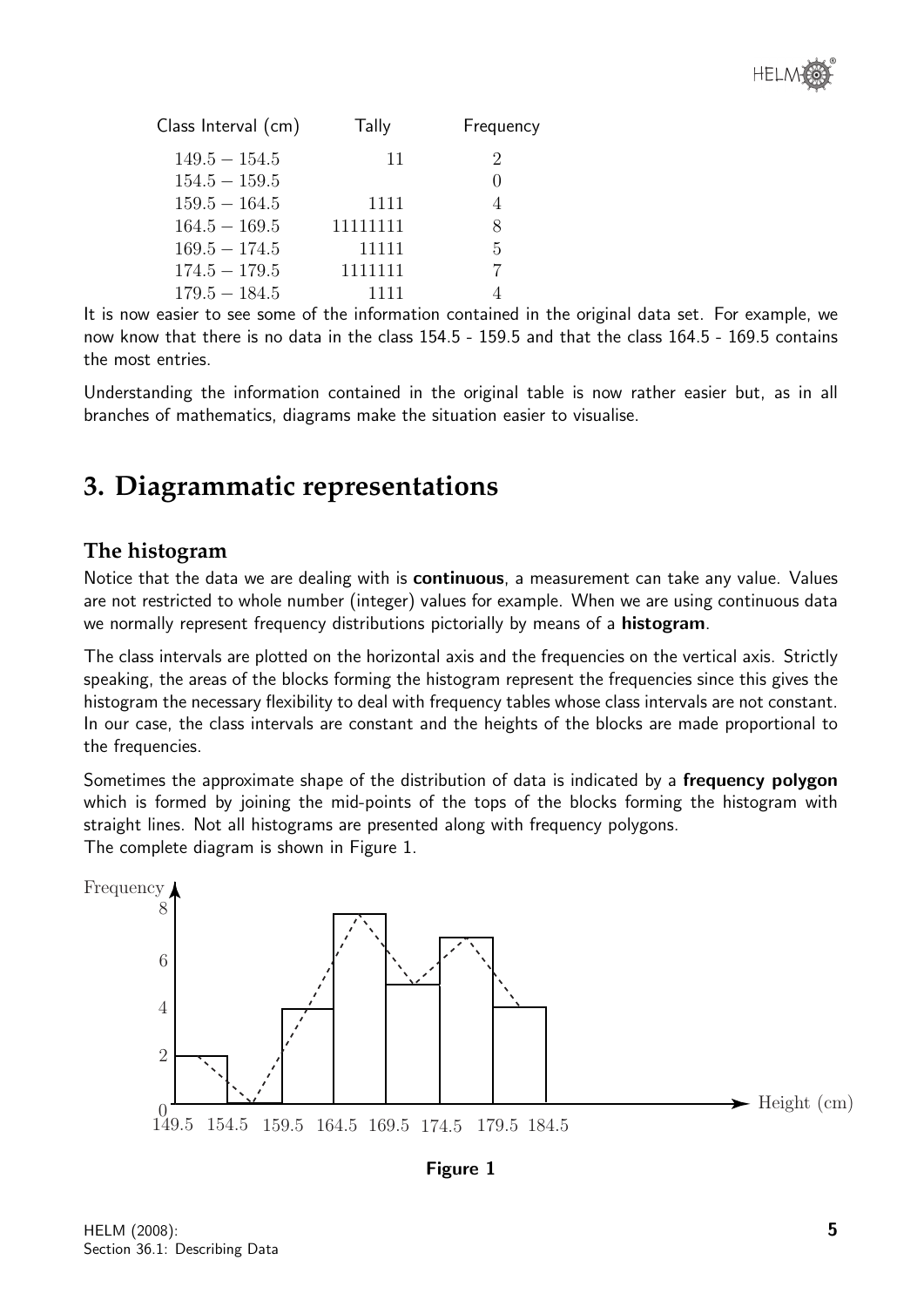

The following data are the heights (to the nearest tenth of a centimetre) of a second sample of 30 students studying engineering statistics. Another way of determining class intervals is as follows.

Class intervals may be taken as (for example)<br>Class Interval (cm) Tally Frequency Class Interval (cm) 145 - 150 - 155 - 160 - 165 -  $170 -$ 175 - 180 -

185 -

The intervals are read as '145 cm. up to but not including 150 cm', then '150 cm. up to but not including 155 cm' and so on. The class intervals are chosen in such a way as to cover the data but still give a reasonable number of classes.

Organise the data into classes using the above method of defining class intervals and draw up a frequency table of the data. Use your table to represent the data diagrammatically using a histogram.

Hint:- All the data values lie in the range 145-190.

155.3 177.3 146.2 163.1 161.8 146.3 167.9 165.4 172.3 188.2 178.8 151.1 189.4 164.9 174.8 160.2 187.1 163.2 147.1 182.2 178.2 172.8 164.4 177.8 154.6 154.9 176.3 148.5 161.8 178.4

#### Your solution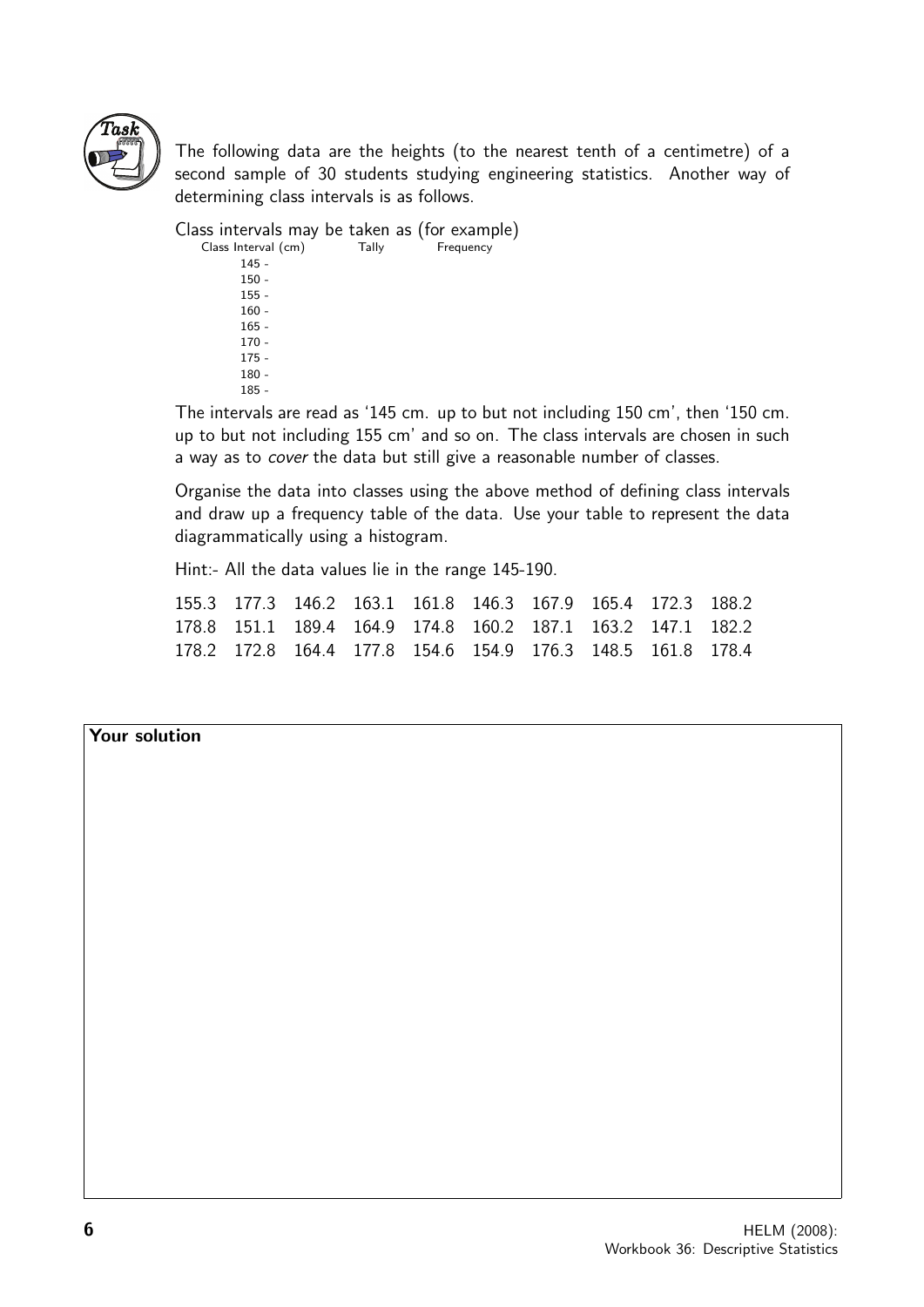



#### **The bar chart**

The bar chart looks superficially like the histogram, indeed, many people confuse the two. However, there are important differences that you should be aware of. Firstly, the bar chart is usually used to represent discrete data or categorical data. Secondly, the length of a bar is directly proportional to the frequency it represents. Remember that in the case of the histogram, the *area* of a bar is directly proportional to the frequency it represents and that the histogram is normally used to represent continuous data. To be clear, discrete data is data that can only take specific values. An example would be the amount of money you have in your pocket. The amount can only take certain values, you cannot, for example, have 34.229 pence in your pocket. Categorical data is, as you might expect, data which is organized by category. Favourite foods (pies, chips, pizzas, cakes and fruit for example) or preferred colours for cars (red, blue, silver or black for example).

Absenteeism can be a problem for some engineering firms. The following discrete data represents the number of days off taken by 50 employees of a small engineering company. Note that in the context of this example, the term discrete means that the data can only take whole number values (number of days off), nothing in between.

|  |  |  |  | 6 4 4 5 0 4 3 6 1 3   |  |
|--|--|--|--|-----------------------|--|
|  |  |  |  | 8 3 6 1 0 6 11 5 10 8 |  |
|  |  |  |  | 2 4 6 6 6 6 5 13 11 6 |  |
|  |  |  |  | 4 8 4 7 7 6 8 3 3 6   |  |
|  |  |  |  | 3 2 3 6 2 2 3 2 4 0   |  |

In order to construct a bar chart we follow a simple set of instructions akin to those to form a frequency distribution.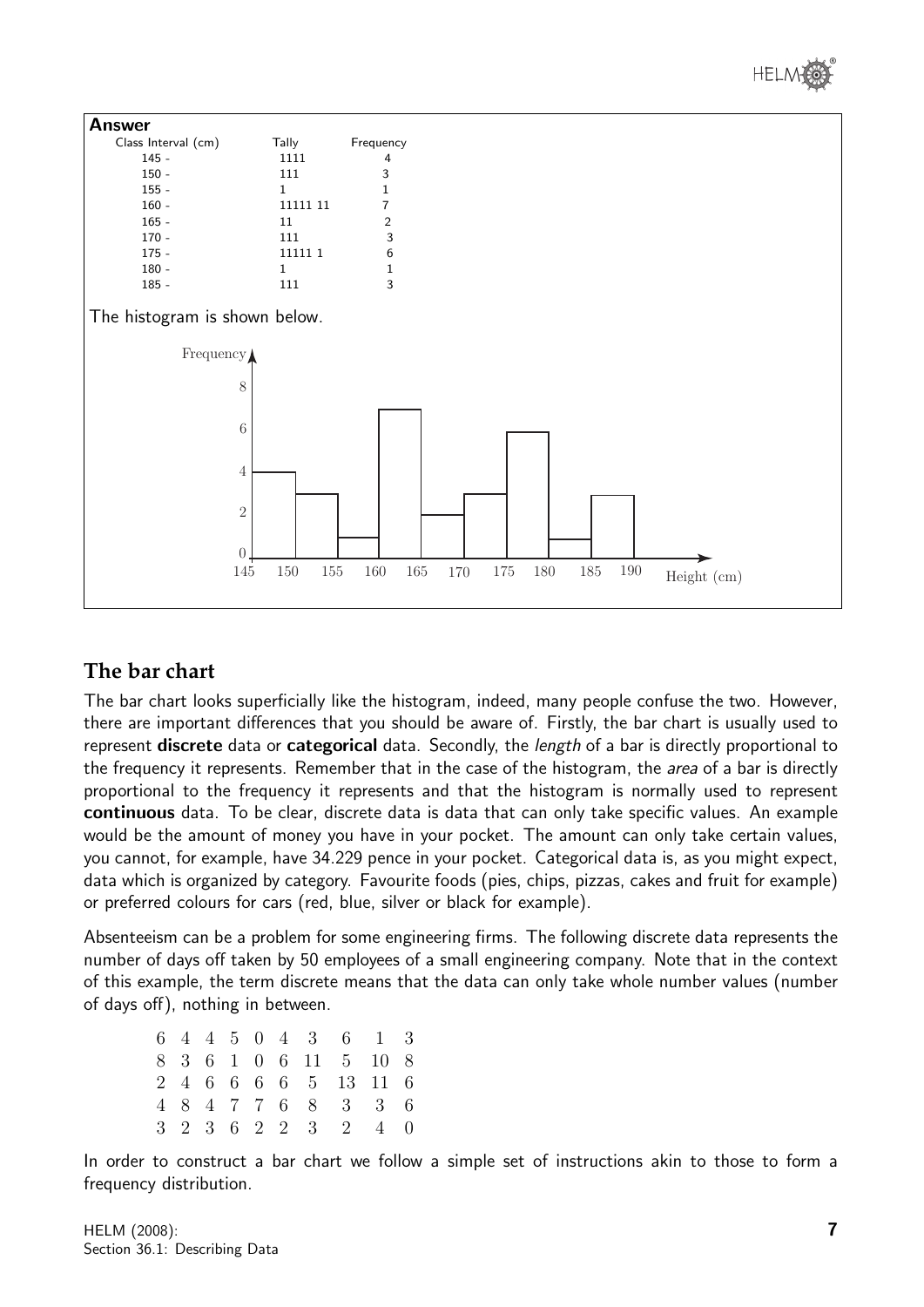- 1. Find the range of values covered by the data (0 13 in this case).
- 2. Tally the number of absentees corresponding to each number of days taken off work.
- 3. Draw a diagram with the range (0 13) on one axis and the number of days corresponding to each value (number of days off) on the other. The length of each bar is proportional to the frequency (that is proportional to the number of staff taking that number of days off).

The results appear as follows:

![](_page_7_Figure_4.jpeg)

Figure 2

It is perfectly possible and acceptable to draw the bar chart with the bars appearing as vertically instead of horizontally.

![](_page_7_Picture_7.jpeg)

The following data give the number of rejects in fifty batches of engine components delivered to a motor manufacturer. Draw two bar charts representing the data, one with the bars vertical and one with the bars horizontal. Draw one chart manually and one using a suitable computer package.

|  |  |  |  | 2 3 5 6 8 1 2 0 3 4    |  |
|--|--|--|--|------------------------|--|
|  |  |  |  | 8 3 6 1 0 6 11 5 10 8  |  |
|  |  |  |  | 3 5 9 12 3 8 5 11 15 3 |  |
|  |  |  |  | 4 8 4 7 7 6 8 3 3 6    |  |
|  |  |  |  | 3 2 3 6 2 2 3 2 4 0    |  |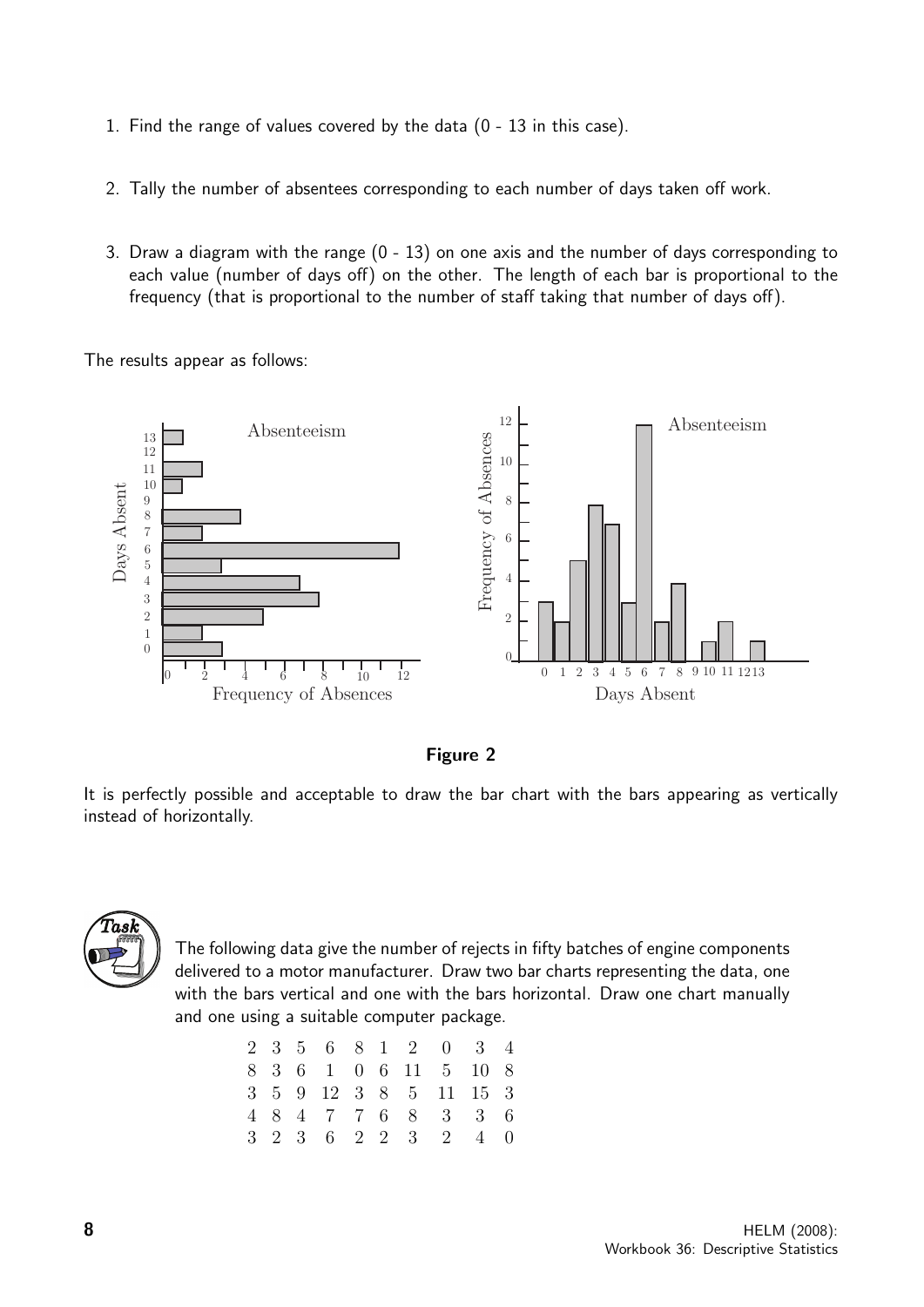![](_page_8_Picture_0.jpeg)

![](_page_8_Figure_1.jpeg)

#### **The pie chart**

One of the more common diagrams that you must have seen in magazines and newspapers is the pie chart, examples of which can be found in virtually any text book on descriptive statistics. A pie chart is simply a circular diagram whose sectors are proportional to the quantity represented. Put more accurately, the angle subtended at the centre of the pie by a sector of the circle is proportional to the size of the subset of the whole set represented by the sector. The whole set is, of course, represented by the whole circle.

Pie charts demonstrate percentages and proportions well and are suitable for representing categorical data. The following data represents the time spent weekly on a variety of activities by the full-time employees of a local engineering company.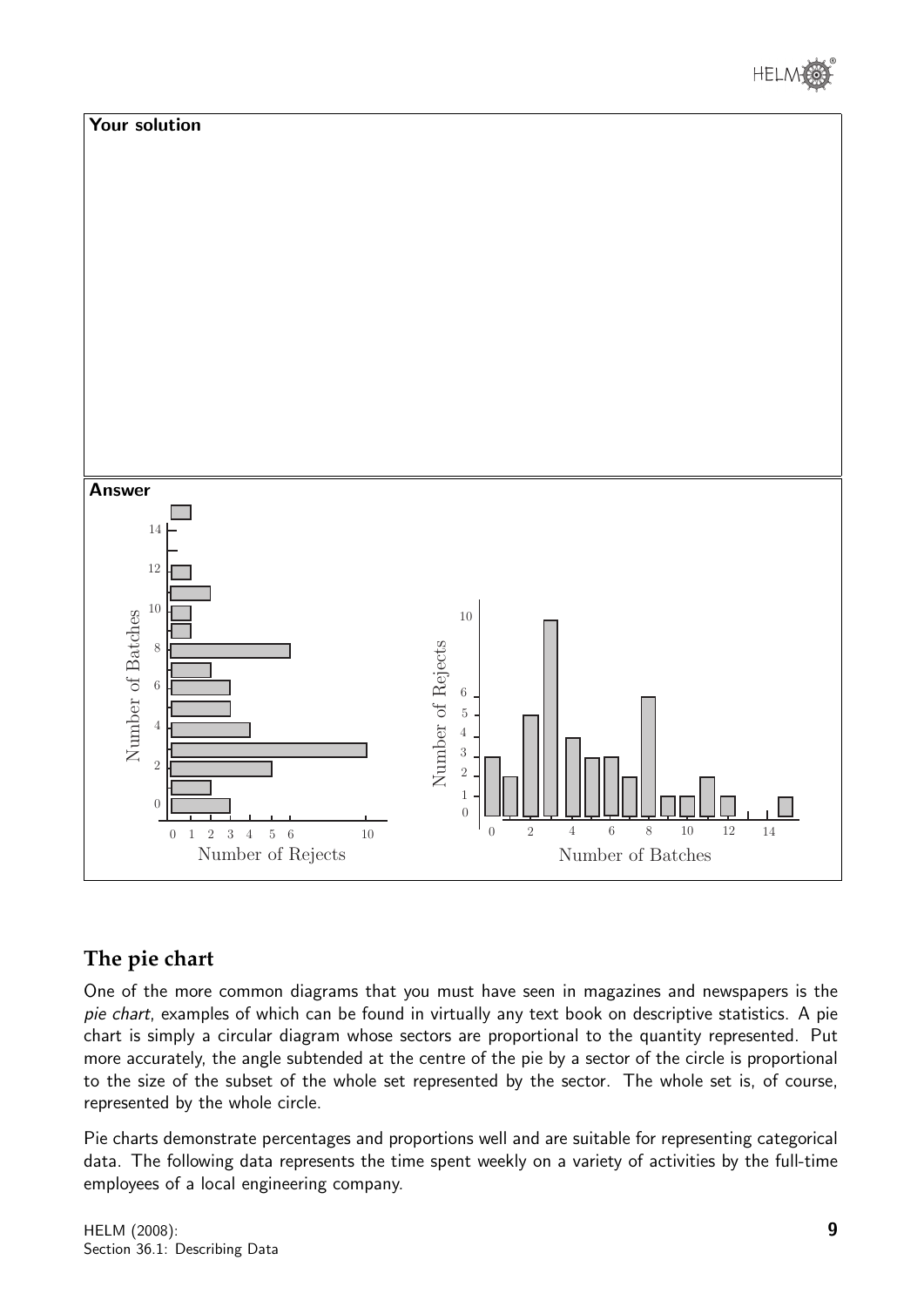| Hours spent on: Males Females         |      |      |
|---------------------------------------|------|------|
| Travel to and from work 10.5          |      | 8.4  |
| Paid activities in employment         | 47.0 | 37.0 |
| Personal sport and leisure activities | 8.2  | 3.6  |
| Personal development                  | 5.6  | 6.4  |
| Family activities                     | 8.4  | 18.2 |
| Sleep                                 | 56.0 | 56.0 |
| Other $32.3$                          |      | 28.4 |
|                                       |      |      |

To construct a pie chart showing how the male employees spend their time we proceed as follows. Note that the total number of hours spent is 168 ( $7 \times 24$ ).

- 1. Express the time spent on any given activity as a proportion of the total time spent;
- 2. Multiply the number obtained by 360 thus converting the proportion to an angle;
- 3. Draw a chart consisting of (in this case) 6 sectors having the angles given in the chart below subtended at the centre of the circle.

| Hours spent on:                       |      | Males Proportion of Time | Sector Angle                         |
|---------------------------------------|------|--------------------------|--------------------------------------|
| Travel to and from work               | 10.5 | $\frac{10.5}{168}$       | $\frac{10.5}{168} \times 360 = 22.5$ |
| Paid activities in employment         | 47.0 | $\frac{47}{168}$         | $\frac{47}{168} \times 360 = 100.7$  |
| Personal sport and leisure activities | 8.2  | $\frac{8.2}{168}$        | $\frac{8.2}{168} \times 360 = 17.6$  |
| Personal development                  | 5.6  | $\frac{5.6}{168}$        | $\frac{5.6}{168} \times 360 = 12$    |
| Family activities                     | 8.4  | $\frac{8.4}{168}$        | $\frac{8.4}{168} \times 360 = 18$    |
| Sleep                                 | 56.0 | $\frac{56}{168}$         | $\frac{56}{168} \times 360 = 120$    |
| Other                                 | 32.3 | $\frac{32.3}{168}$       | $\frac{32.3}{168} \times 360 = 69.2$ |

The pie chart obtained is illustrated below.

![](_page_9_Figure_7.jpeg)

Figure 3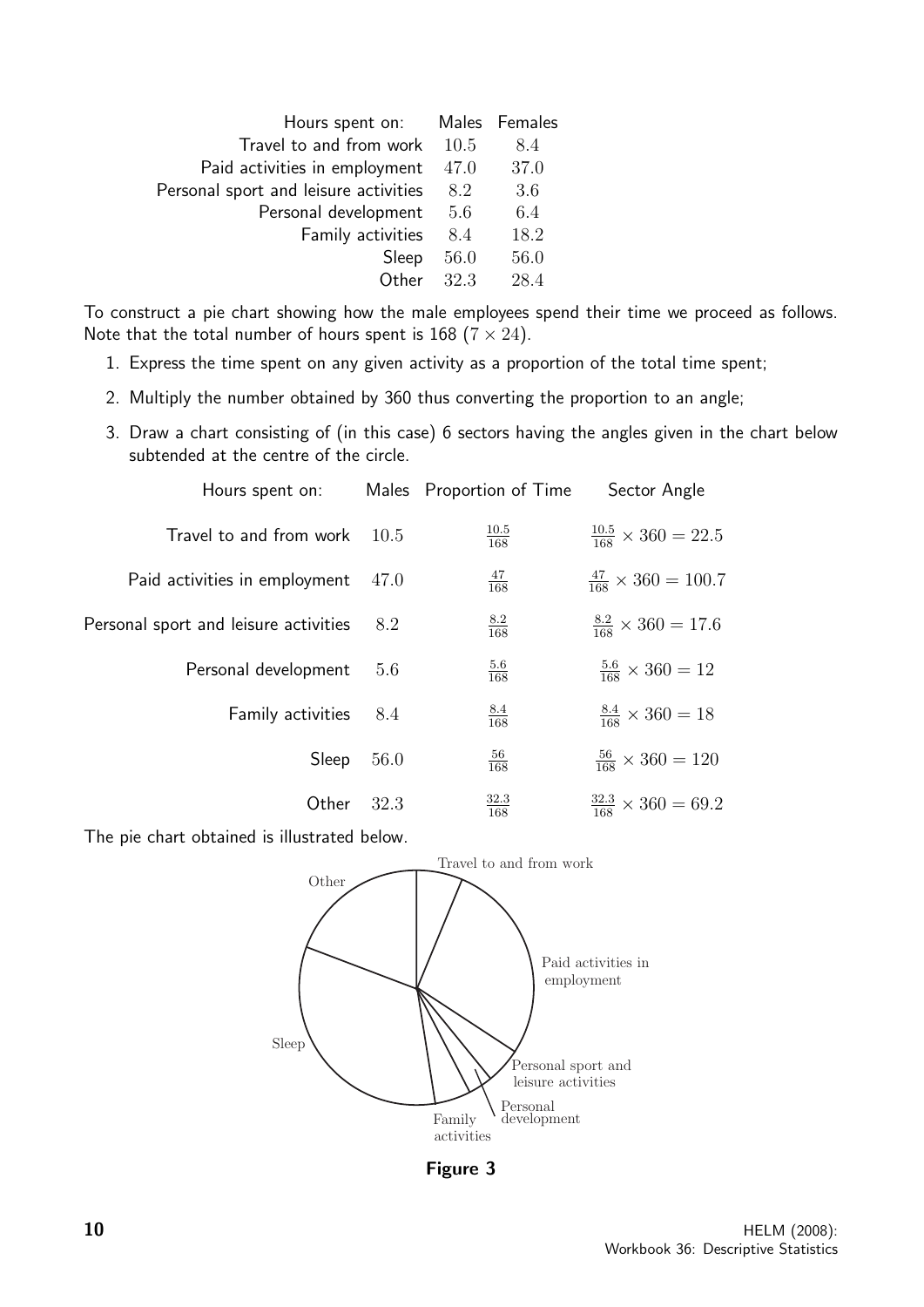![](_page_10_Picture_1.jpeg)

Construct a pie chart for the female employees of the company and use both it and the pie chart in Figure 3 to comment on any differences between male and female employees that are illustrated.

| Your solution                                                 |                                                                                                                                                                                                                                                        |
|---------------------------------------------------------------|--------------------------------------------------------------------------------------------------------------------------------------------------------------------------------------------------------------------------------------------------------|
|                                                               |                                                                                                                                                                                                                                                        |
|                                                               |                                                                                                                                                                                                                                                        |
|                                                               |                                                                                                                                                                                                                                                        |
|                                                               |                                                                                                                                                                                                                                                        |
|                                                               |                                                                                                                                                                                                                                                        |
|                                                               |                                                                                                                                                                                                                                                        |
|                                                               |                                                                                                                                                                                                                                                        |
|                                                               |                                                                                                                                                                                                                                                        |
|                                                               |                                                                                                                                                                                                                                                        |
|                                                               |                                                                                                                                                                                                                                                        |
|                                                               |                                                                                                                                                                                                                                                        |
|                                                               |                                                                                                                                                                                                                                                        |
|                                                               |                                                                                                                                                                                                                                                        |
| <b>Answer</b>                                                 |                                                                                                                                                                                                                                                        |
| Hours spent on:                                               | Feales<br>Sector Angle<br>Proportion of Time                                                                                                                                                                                                           |
| Travel to and from work                                       | <u>8.4</u><br>$\frac{8.4}{168} \times 360 = 18$<br>$\frac{37}{168} \times 360 = 79.3$<br>$\frac{3.6}{168} \times 360 = 7.7$<br>$\frac{6.4}{168} \times 360 = 13.7$<br>$\frac{18.2}{168} \times 360 = 39$<br>$\frac{18.2}{168} \times 360 = 39$<br>10.5 |
| Paid activities in employment                                 | 47.0                                                                                                                                                                                                                                                   |
| Personal sport and leisure activities<br>Personal development | 8.2<br>$\frac{168}{6.4}$<br>$5.6\,$                                                                                                                                                                                                                    |
| Family activities                                             | $8.4\,$                                                                                                                                                                                                                                                |
| Sleep                                                         | $\frac{168}{56}$<br>$\frac{56}{168} \times 360 = 120$<br>$56.0\,$                                                                                                                                                                                      |
| Other                                                         | 38.4<br>$\times 360 = 82.3$<br>$\frac{1}{168}$                                                                                                                                                                                                         |
|                                                               | Travel to and from work                                                                                                                                                                                                                                |
| Other                                                         |                                                                                                                                                                                                                                                        |
|                                                               | Paid activities in                                                                                                                                                                                                                                     |
|                                                               | employment                                                                                                                                                                                                                                             |
|                                                               |                                                                                                                                                                                                                                                        |
|                                                               | Personal sport and<br>leisure activities                                                                                                                                                                                                               |
|                                                               | Personal                                                                                                                                                                                                                                               |
| Sleep                                                         | development                                                                                                                                                                                                                                            |
|                                                               | Family<br>activities                                                                                                                                                                                                                                   |
|                                                               | Comments: Proportionally less time spent travelling, more on family activities etc.                                                                                                                                                                    |
|                                                               |                                                                                                                                                                                                                                                        |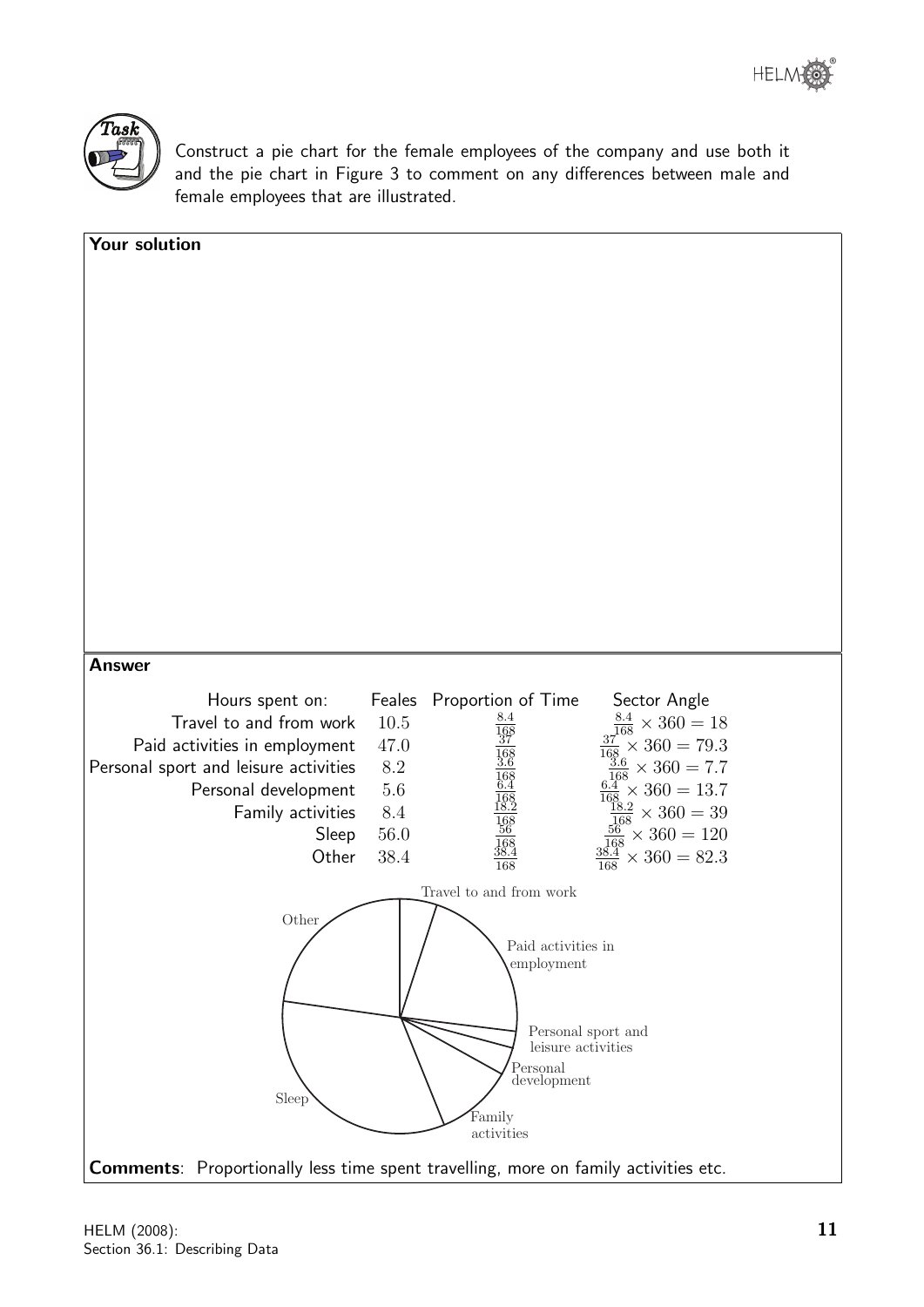#### **Quartiles and the ogive**

Later in this Workbook we shall be looking at the statistics derived from data which are placed in rank order. Ranking data simply means that the data are placed in order from the highest to the lowest or from the lowest to the highest. Three important statistics can be derived from ranked data, these are the Median, the Lower Quartile and the Upper Quartile. As you will see the Ogive or Cumulative Frequency Curve enables us to find these statistics for large data sets. The definitions of the three statistics referred to are given below.

![](_page_11_Picture_2.jpeg)

The Median; this is the central value of a distribution. It should be noted that if the data set contains an even number of values, the median is defined as the average of the middle pair.

The Lower Quartile; this is the least number which has 25% of the distribution below it or equal to it.

The Upper Quartile, this is the greatest number which has 25% of the distribution above it or equal to it.

For the simple data set 1.2, 3.0, 2.5, 5.1, 3.5, 4.1, 3.1, 2.4 the process is illustrated by placing the members of the data set below in rank order:

5.1, 4.1, 3.5, 3.1, 3.0, 2.5, 2.4, 1.2

Here we have an even number of values and so the median is calculated as follows:<br>Madien the suggest of the two control values  $3.1 + 3.0 = 3.05$  The lower quarti Median = the average of the two central values,  $\frac{9.1}{4}$ 2  $\frac{6}{5}$   $=$  3.05 The lower quartile and the upper quartile are easily read off using the definition given above:

Lower Quartile  $= 2.4$  Upper Quartile  $= 4.1$ 

It can be difficult to decide on realistic values when the distribution contains only a small number of values.

![](_page_11_Picture_11.jpeg)

Find the median, lower quartile and upper quartile for the data set: 5.0, 4.1, 3.5, 3.1, 3.0, 2.5, 2.4, 1.2, 0.7

Your solution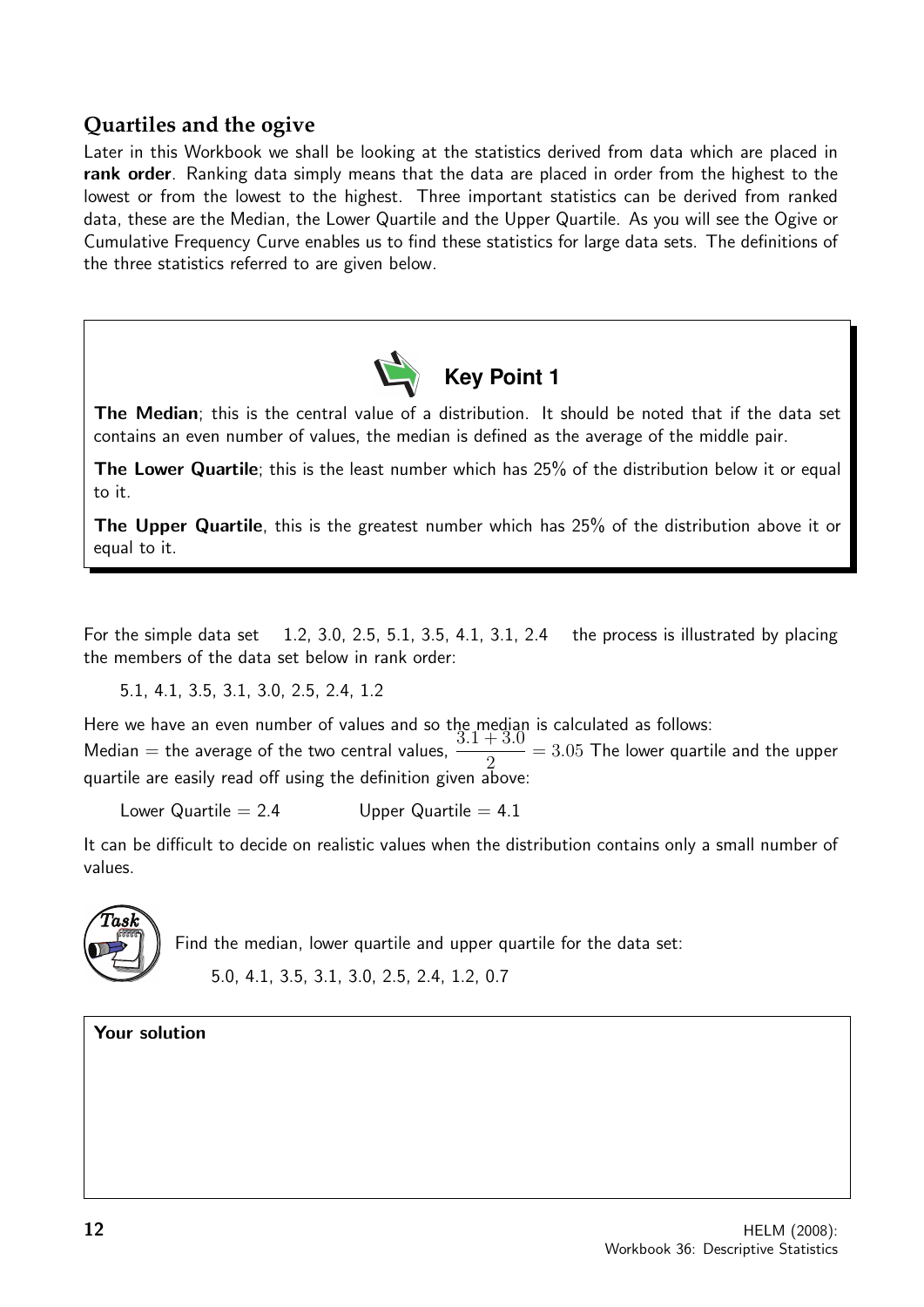![](_page_12_Picture_0.jpeg)

Answer Lower Quartile =  $(1.2 + 2.4)/2 = 1.8$ Median  $= 3.0$ Upper Quartile  $= (4.1 + 3.5)/2 = 3.8$ 

Note Check the answer carefully when you have completed the exercise, finding the median is easy but deciding on the values of the upper and lower quartiles is more difficult.

In the case of larger distributions the quantities can be approximated by using a **cumulative fre**quency curve or ogive.

The cumulative frequency distribution for the distribution of the heights of the 30 students given earlier is shown below. Notice that here, the class intervals are defined in such a way that the frequencies accumulate (hence the term cumulative frequency) as the table is built up.

| Height          | Cumulative Frequency |
|-----------------|----------------------|
| less than 149.5 | $\mathcal{O}$        |
| less than 154.5 | 2                    |
| less than 159.5 | 2                    |
| less than 164.5 | 6                    |
| less than 169.5 | 14                   |
| less than 174.5 | 19                   |
| less than 179.5 | 26                   |
| less than 184.5 | 30                   |

To plot the ogive or cumulative frequency curve, we plot the heights on the horizontal axis and the cumulative frequencies on the vertical axis. The corresponding ogive is shown below.

![](_page_12_Figure_7.jpeg)

#### Figure 4

In general, ogives are 'S' - shaped curves. The three statistics defined above can be read off the diagram as indicated. For the data set giving the heights of the 30 students, the three statistics are defined as shown below.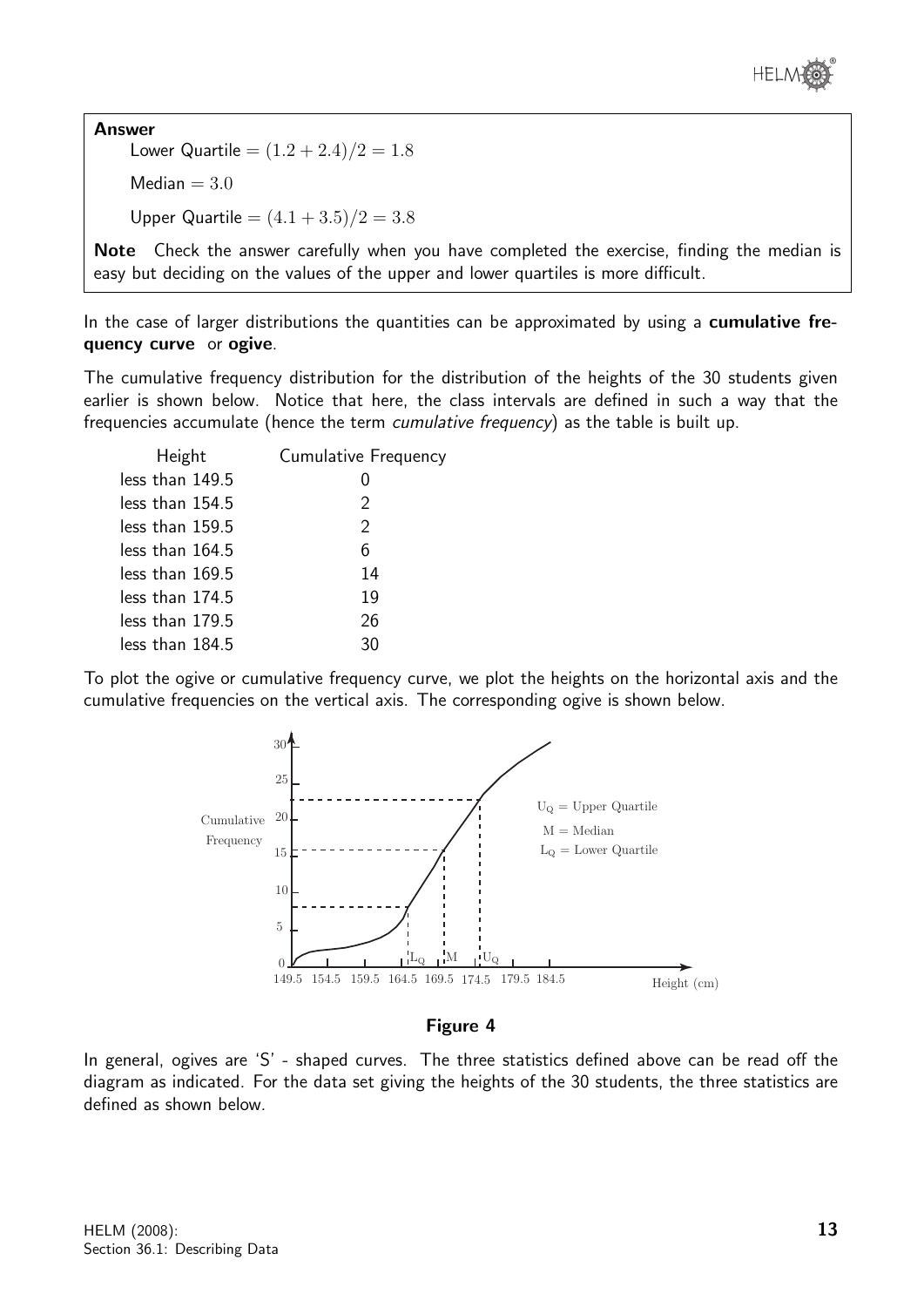- 1. The Median, this is the average of the 15th and 16th values (170.4) since we have an even number of data;
- 2. The Lower Quartile,  $25\%$  of  $30 = 7.5$  and so we take the average of the 7th and 8th values (164.9) read off from the bottom of the distribution to have 25% of the distribution less than or equal to it;
- 3. The Upper Quartile, again 75% of  $30 = 22.5$  and so we take the average of the 22nd and 23rd values (177) read off from the top of the distribution to have 25% of the distribution greater than or equal to it.

## **4. Location and spread**

Very often we can summarize a distribution by specifying two values which measure the location or mean value of the distribution and dispersion or spread of the distribution about its mean. You will see later (see subsection 3 below) that not all distributions can be adequately represented by simply measuring location and spread - the shape of a distribution is also of fundamental importance. Assume, for the purposes of this Section that the distribution is reasonably symmetrical and roughly follows the bell-shaped distribution illustrated below.

![](_page_13_Figure_5.jpeg)

![](_page_13_Figure_6.jpeg)

In order to summarise a distribution as briefly as possible we shall now attempt to measure the centre or location of the distribution and the spread or dispersion of the distribution about its centre.

#### **Notation**

The symbols  $\mu$  and  $\sigma$  are used to represent the mean and standard deviation of a population and  $\bar{x}$ and  $s$  are used to represent the mean and standard deviation of a sample taken from a population. This Section of the Workbook will show you how to calculate the mean.

#### **Measures of location**

There are three widely used measures of location, these are:

- The Mean, the arithmetic average of the data;
- The Median, the central value of the data;
- The Mode, the most frequently occurring value in the data set.

This Section of the booklet will show you how to calculate the mean.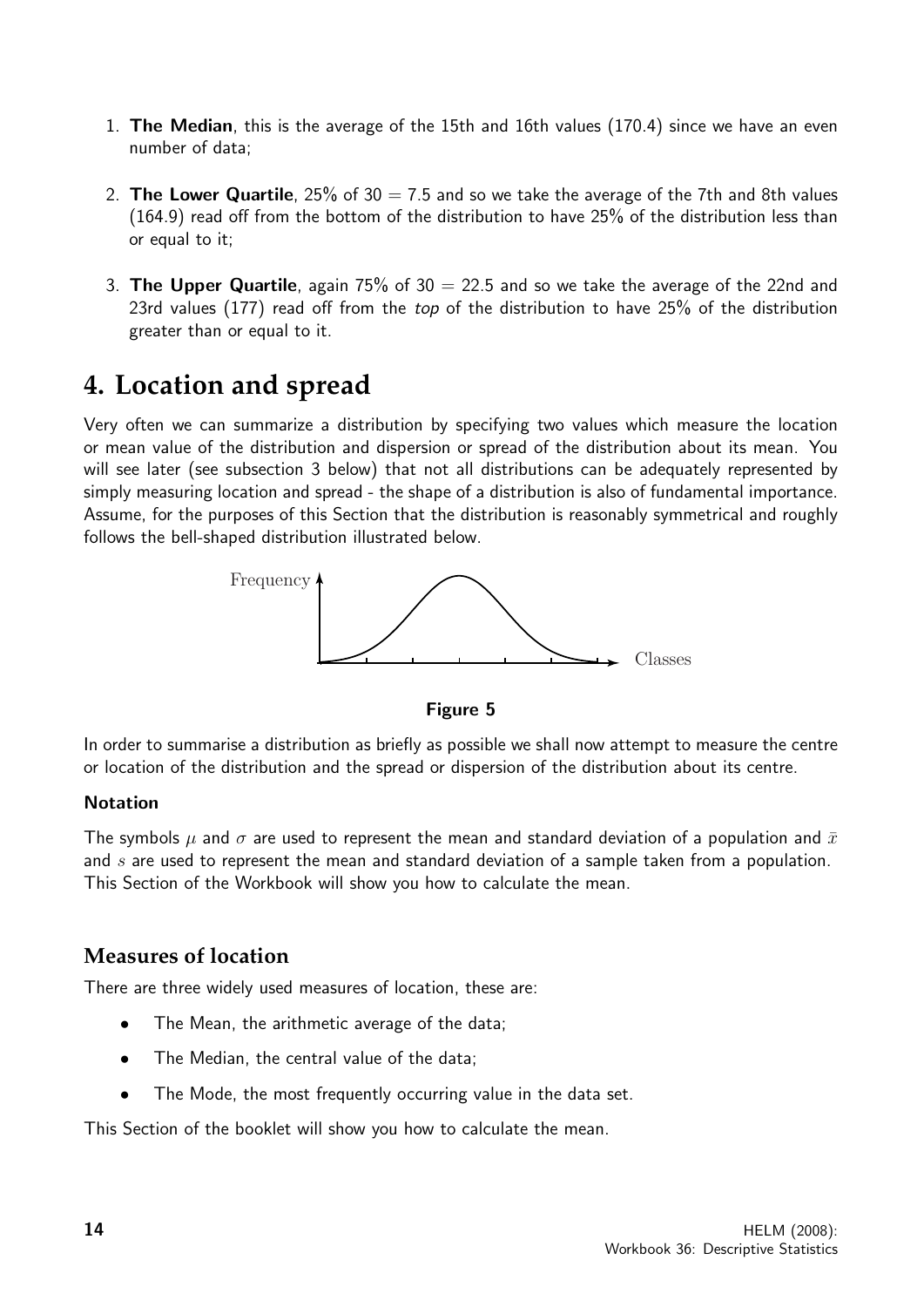![](_page_14_Picture_0.jpeg)

![](_page_14_Picture_1.jpeg)

If we take a set of numbers  $x_1, x_2, \ldots, x_n$ , its mean value is defined as:

$$
\bar{x} = \frac{x_1 + x_2 + x_3 + \dots + x_n}{n}
$$

This is usually shortened to:

$$
\frac{1}{n}\sum_{i=1}^{n}x_{i}
$$
 and written as:  $\bar{x} = \frac{1}{n}\sum x$ 

In words, this formula says

sum the values of  $x$  and divide by the number of numbers you have summed.

Calculating mean values from raw data is accurate but very time-consuming and tedious. It is much more usual to work from a frequency distribution which makes the calculation much easier but may involve a slight loss of accuracy. In order to calculate the mean of a distribution from a frequency table we make the *major assumption* that each class interval can be represented accurately by its Mid-Interval Value (MIV). Essentially, this means that we are assuming that the class values are evenly spread above and below the MIV for each class in the distribution so that the sum of the values in each class is approximately equal to the MIV multiplied by the number of members in the class.

The calculation resulting from this assumption is illustrated below for the data on heights of students introduced on page 3 of this Section.

| Class           | MIV(x) | Frequency(f)     | f(x)             |
|-----------------|--------|------------------|------------------|
| $149.5 - 154.5$ | 152    | 2                | 304              |
| $154.5 - 159.5$ | 157    | $\left( \right)$ | 0                |
| $159.5 - 164.5$ | 162    | 4                | 648              |
| $164.5 - 169.5$ | 167    | 8                | 1336             |
| $169.5 - 174.5$ | 172    | 5                | 860              |
| $174.5 - 179.5$ | 177    |                  | 1239             |
| $179.5 - 184.5$ | 182    | 4                | 728              |
|                 |        | $\sum f = 30$    | $\sum fx = 5115$ |

The average value of the distribution is given by

$$
\bar{x} = \frac{\sum fx}{\sum f} = \frac{5115}{30} = 170.5
$$

 $\sum fx$  $\sum f$ 

The formula usually used to calculate the mean value is

There are techniques for simplifying the arithmetic but the wide-spread use of electronic calculators (many of which will do the calculation almost at the push of a button) and computers has made a working knowledge of such techniques redundant.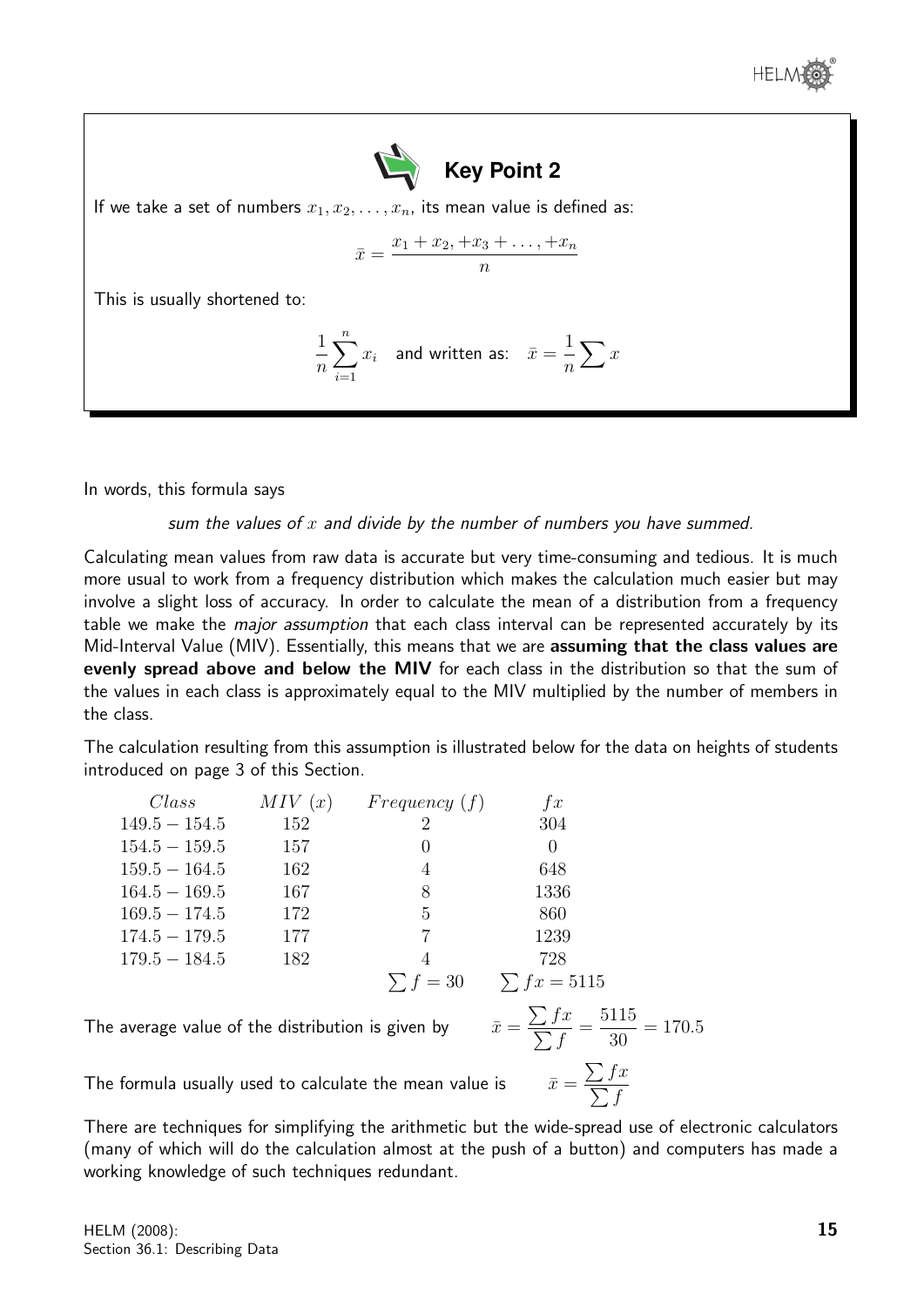![](_page_15_Picture_0.jpeg)

Use the following data set of heights of a sample of 30 students (met before in the Task on page 6) to form a frequency distribution and calculate the mean of the data.

| 155.3 177.3 146.2 163.1 161.8 146.3 167.9 165.4 172.3 188.2 |  |  |  |  |
|-------------------------------------------------------------|--|--|--|--|
| 178.8 151.1 189.4 164.9 174.8 160.2 187.1 163.2 147.1 182.2 |  |  |  |  |
| 178.2 172.8 164.4 177.8 154.6 154.9 176.3 148.5 161.8 178.4 |  |  |  |  |

|               | Your solution   |                     |           |  |  |  |  |
|---------------|-----------------|---------------------|-----------|--|--|--|--|
|               |                 |                     |           |  |  |  |  |
|               |                 |                     |           |  |  |  |  |
|               |                 |                     |           |  |  |  |  |
|               |                 |                     |           |  |  |  |  |
|               |                 |                     |           |  |  |  |  |
|               |                 |                     |           |  |  |  |  |
|               |                 |                     |           |  |  |  |  |
|               |                 |                     |           |  |  |  |  |
|               |                 |                     |           |  |  |  |  |
| <b>Answer</b> |                 |                     |           |  |  |  |  |
| Class         | MIV(x)          | Frequency(f)        | f(x)      |  |  |  |  |
| $145 -$       | 147.5           | $\overline{4}$      | $590\,$   |  |  |  |  |
| $150 -$       | 152.5           | $\mathfrak{Z}$      | $457.5\,$ |  |  |  |  |
| $155 -$       | 157.5           | $\mathbf{1}$        | 157.5     |  |  |  |  |
| $160 -$       | 162.5           | $\,7$               | 1137.5    |  |  |  |  |
| $165 -$       | 167.5           | $\sqrt{2}$          | 335       |  |  |  |  |
| $170 -$       | 172.5           | $\overline{3}$      | 517.5     |  |  |  |  |
| $175 -$       | 177.5           | $\,6\,$             | 1065      |  |  |  |  |
| $180 -$       | 182.5           | $\mathbf{1}$        | 182.5     |  |  |  |  |
| $185 -$       | 187.5           | $\sqrt{3}$          | 562.5     |  |  |  |  |
|               |                 | $Sum = 30$ Sum=5005 |           |  |  |  |  |
|               | $Mean = 166.83$ |                     |           |  |  |  |  |

#### **Measures of spread**

The members of a distribution may be scattered about a mean in many different ways so that a single value describing the central location of a distribution cannot be sufficient to completely define the distribution.

The two data sets below have the same mean of 7 but clearly have different spreads about the mean.

Data set A: 5, 6, 7, 8, 9 Data set B: 1, 2, 7, 12, 13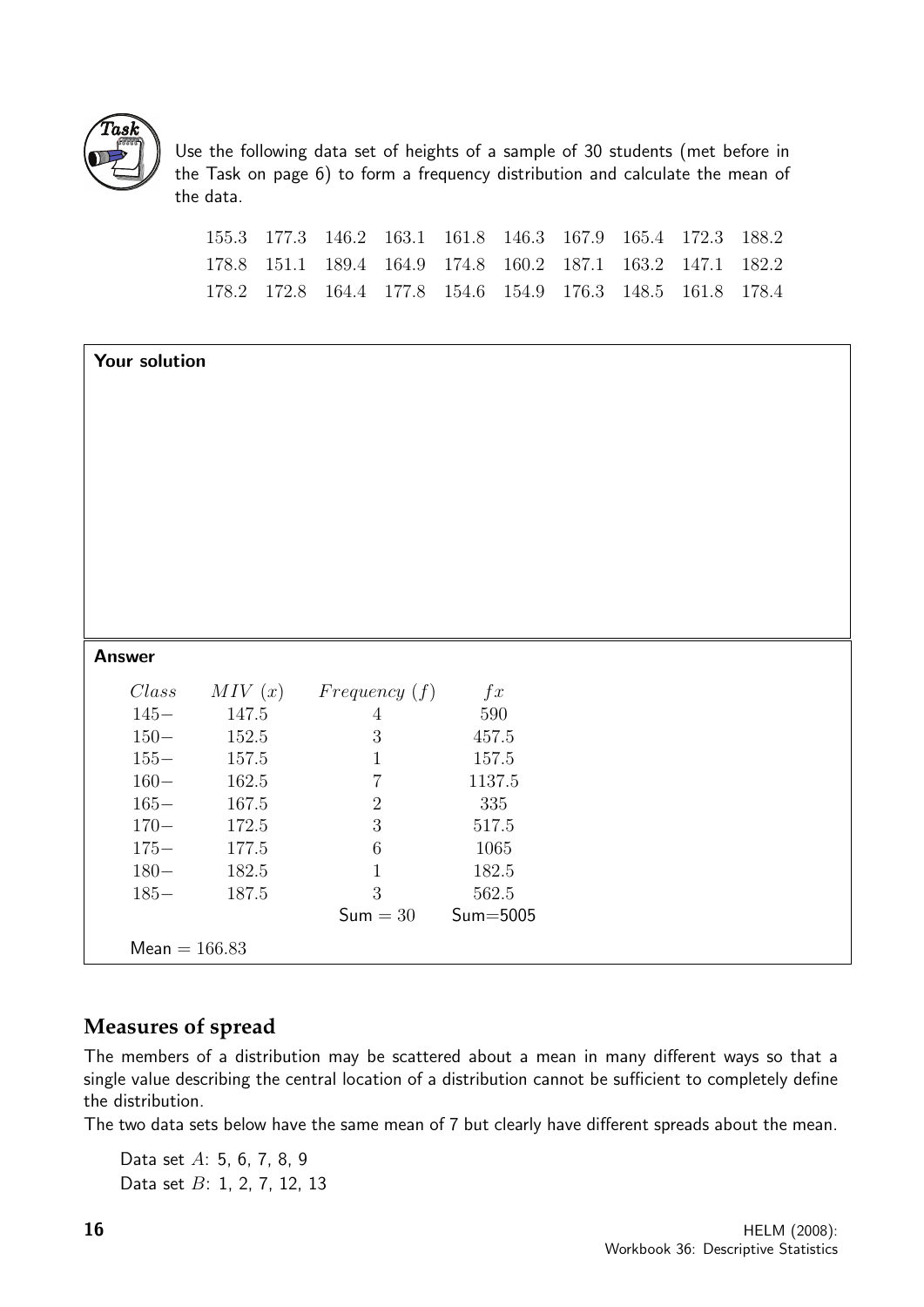![](_page_16_Picture_0.jpeg)

There are several ways in which one can measure the spread of a distribution about a mean, for example

- the range the difference between the greatest and least values;
- the **inter-quartile range** the difference between the upper and lower quartiles:
- the mean deviation the average deviation of the members of the distribution from the mean.

Each of these measures has advantages and problems associated with it.

| <b>Measure of Spread</b> | <b>Advantages</b>            | <b>Disadvantages</b>                                                                       |
|--------------------------|------------------------------|--------------------------------------------------------------------------------------------|
| Range                    | Easy to calculate            | Depends on two extreme values<br>and does not take into account<br>any intermediate values |
| Inter-Quartile Range     | Is not susceptible to the    |                                                                                            |
|                          | influence of extreme values. | Measures only the central 50%<br>of a distribution.                                        |
| Mean Deviation           | Takes into account every     |                                                                                            |
|                          | member of a distribution.    | Always has the value zero for a<br>symmetrical distribution.                               |

By far the most common measure of the spread of a distribution is the standard deviation which is obtained by using the procedure outlined below.

Consider the two data sets  $A$  and  $B$  given above. Before writing down the formula for calculating the standard deviation we shall look at the tables below and discuss how a measure of spread might evolve.

|             | DATA SET A                                  | DATA SET B   |                                             |  |  |
|-------------|---------------------------------------------|--------------|---------------------------------------------|--|--|
|             | $x \quad x - \bar{x} \quad (x - \bar{x})^2$ |              | $x \quad x - \bar{x} \quad (x - \bar{x})^2$ |  |  |
|             | $5 -2$ 4                                    |              | $1 -6$ 36                                   |  |  |
| $6 -1$      |                                             | 2 $-5$       | -25                                         |  |  |
| 7 0         |                                             |              |                                             |  |  |
| 8 1         |                                             | 12 5         | 25                                          |  |  |
| $9 \quad 2$ |                                             | $13 \quad 6$ | -36                                         |  |  |
|             | $\sum (x - \bar{x})^2 = 10$                 |              | $\sum (x - \bar{x})^2 = 122$                |  |  |

Notice that the ranges of the data sets are 4 and 12 respectively and that the mean deviations are both zero. Clearly the spreads of the two data sets are different and the zero value for the mean deviations, while factually correct, has no meaning in practice.

To avoid problems inherent in the mean deviation (cancelling to give zero with a symmetrical distribution for example) it is usual to look at the squares of the mean deviations and then average them. This gives a value in square units and it is usual to take the square root of this value so that the spread is measured in the same units as the original values. The quantity obtained by following the routine outlined above is called the standard deviation.

The symbol used to denote the standard deviation is  $s$  so that the standard deviations of the two data sets are:

$$
s_A = \sqrt{\frac{10}{5}} = 1.41 \qquad \text{and} \qquad s_B = \sqrt{\frac{122}{5}} = 4.95
$$

HELM (2008): Section 36.1: Describing Data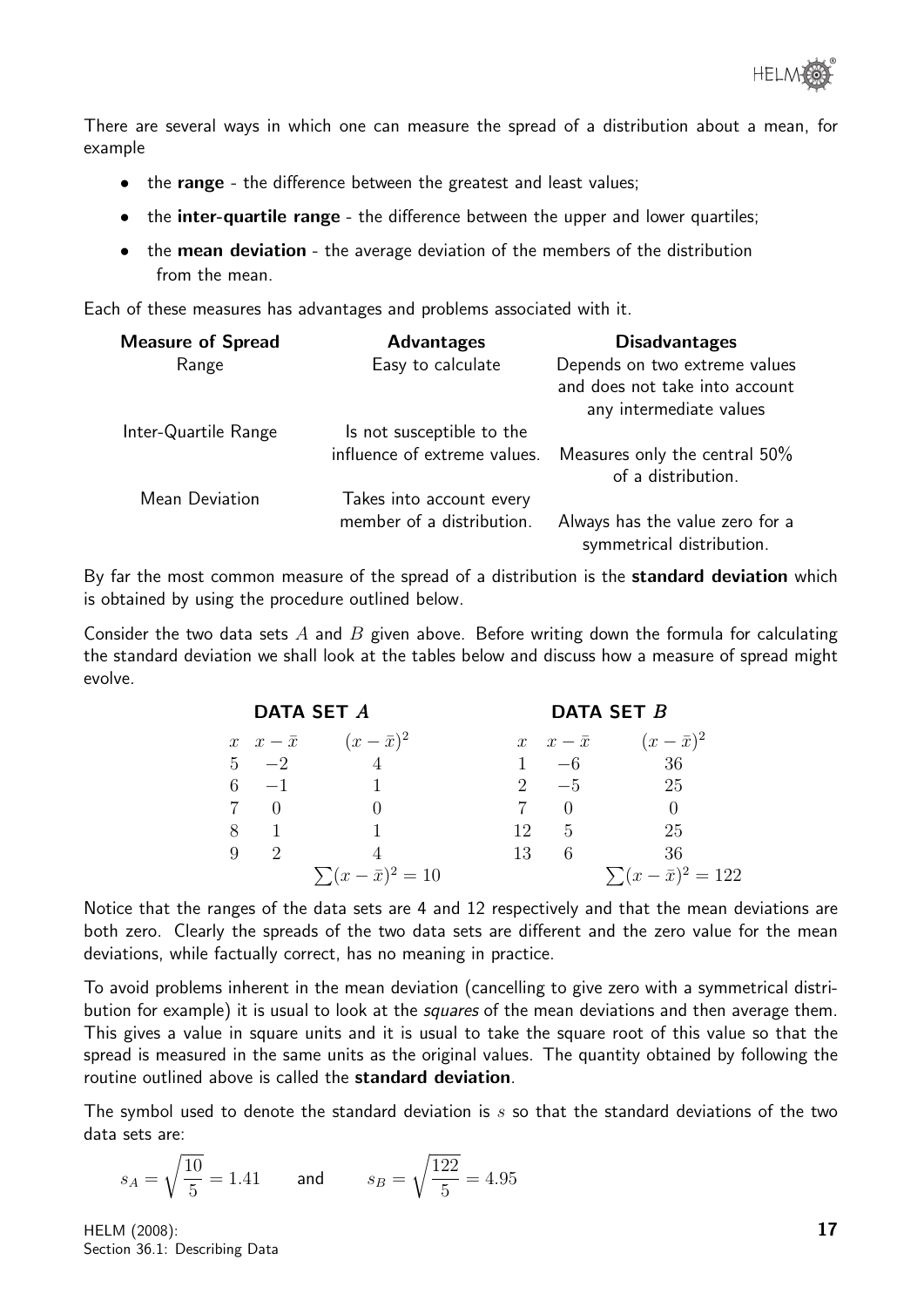The two distributions and their spreads are illustrated by the diagrams below.

![](_page_17_Figure_1.jpeg)

![](_page_17_Figure_2.jpeg)

![](_page_17_Picture_3.jpeg)

![](_page_17_Figure_4.jpeg)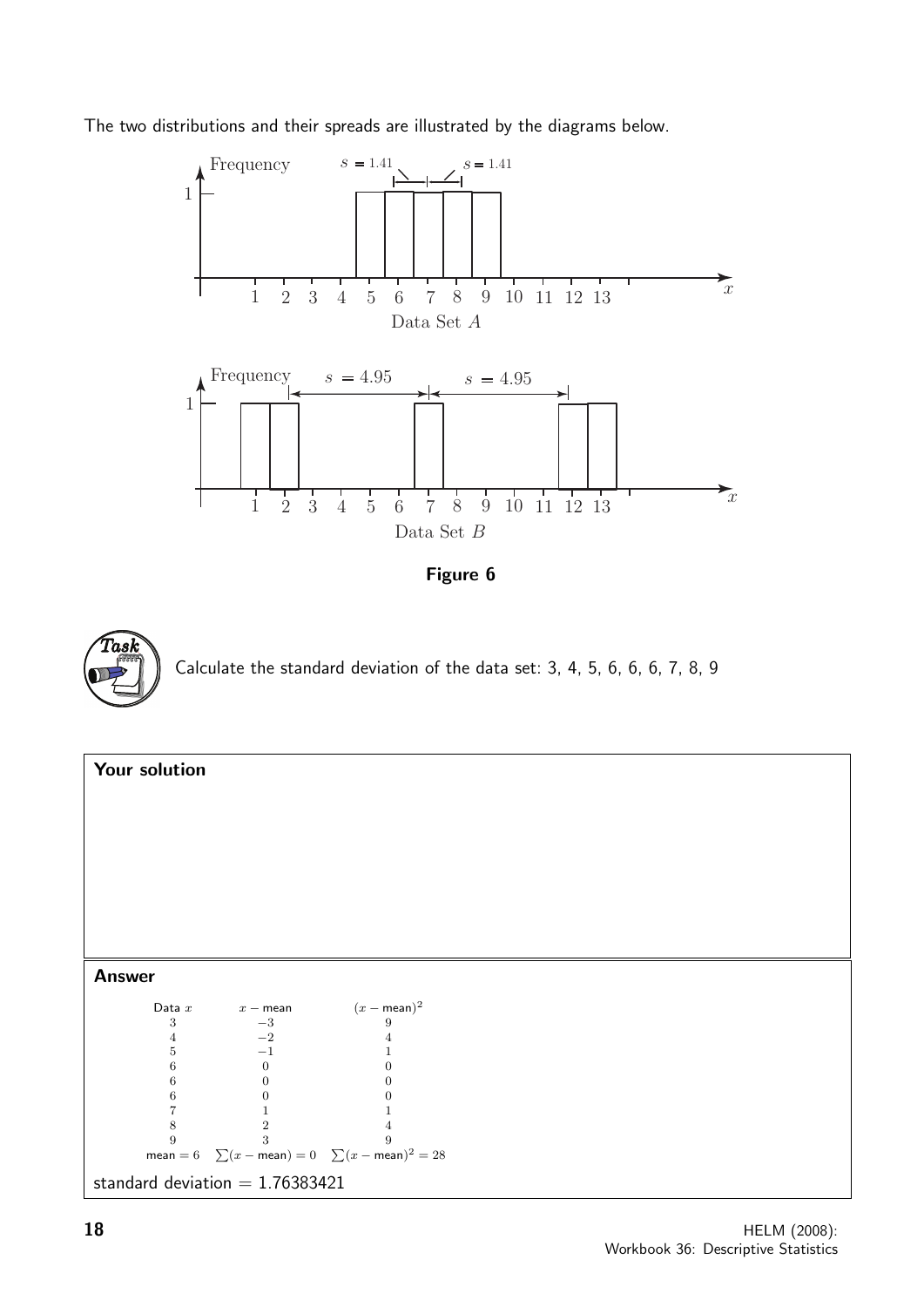![](_page_18_Picture_0.jpeg)

#### **Summary**

The procedure for calculating the standard deviation may be summarized as follows:

from every raw data value, subtract the mean, square the results, average them and then take the square root. In terms of a formula this procedure is given in Key Point 3:

![](_page_18_Picture_4.jpeg)

You will often need a quantity called the **variance** of a set of data, this simply the square of the standard deviation and is denoted by  $s^2$ . Calculating the variance is exactly like calculating the standard deviation except that you do not take the square root at the end as in Key Point 4:

![](_page_18_Figure_6.jpeg)

Very often our data represent a sample of size  $n$  from some population. If we could observe every member of the population then we could work out the mean and standard deviation for the whole population. Often we cannot do this and can only observe a sample. The *population mean* and population variance are therefore unknown but we can regard the sample mean and sample variance as estimates of them. To make the distinction clear, we usually use Greek letters for population parameters. So, the population mean is  $\mu$  and the population variance is  $\sigma^2$ . The population standard deviation is, of course,  $\sigma$ .

When we are estimating  $\mu$  and  $\sigma^2$  using a sample of data we use a slightly different formula in the case of the variance. This formula is given in Key Point 5. It is discussed further in Workbook 40. The difference is simply that we divide by  $n-1$  instead of by n. In the rest of this Workbook we will use the notation  $s_n^2$  if we are dividing by  $n$  and  $s_{n-1}^2$  if we are dividing by  $n-1.$  We will use  $s_n$  and  $s_{n-1}$  for the corresponding standard deviations which are simply the square roots of these variances.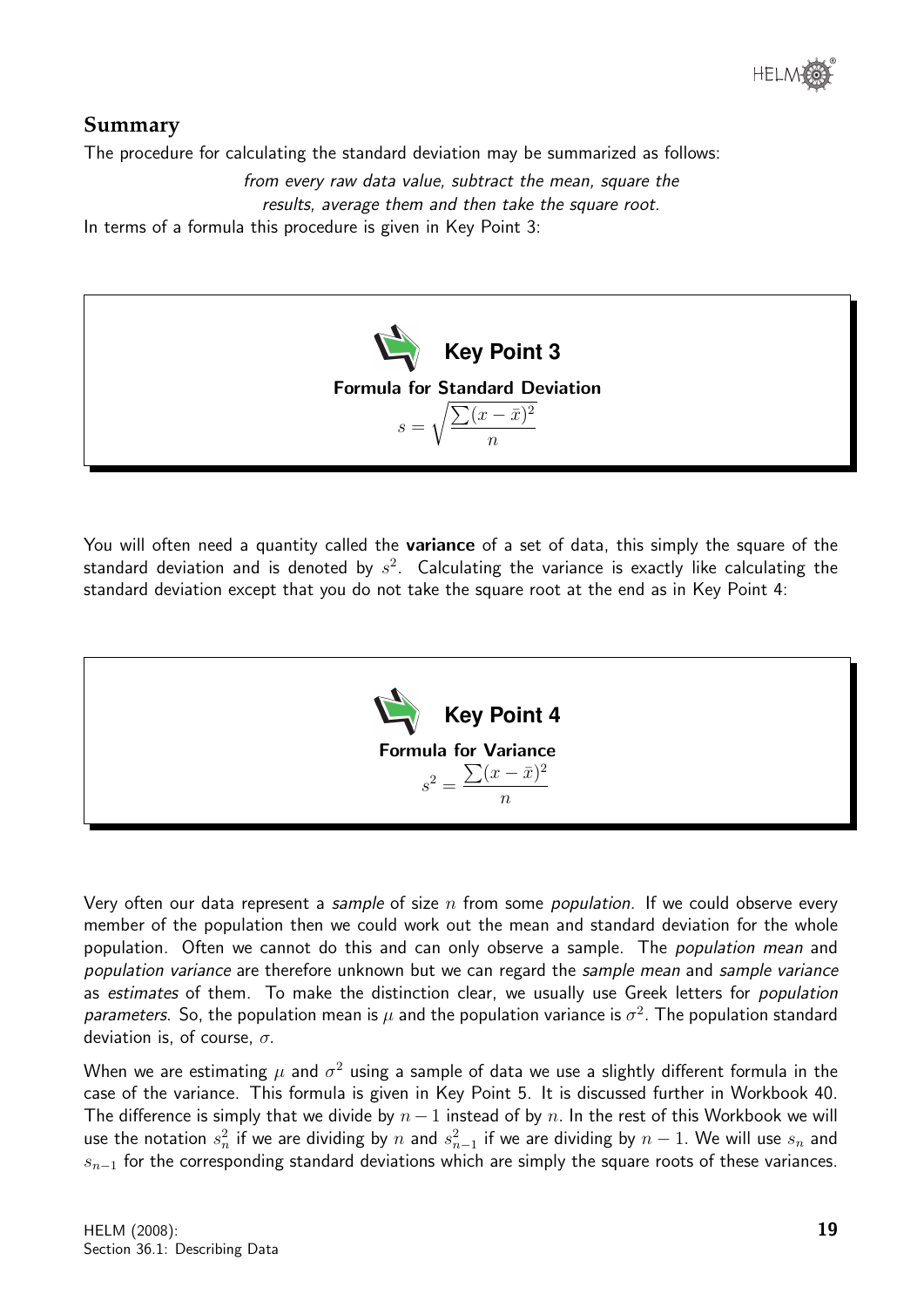![](_page_19_Picture_0.jpeg)

$$
s_{n-1}^2 = \frac{\sum (x - \bar{x})^2}{n - 1}
$$

where  $s_{n-1}^2$  is the estimate of the population variance  $\sigma^2$  and  $\bar{x}$  is the mean of the data in the sample of size  $n$  taken from a population.

For data represented by a frequency distribution, in which each quantity x appears with frequency  $f$ , the formula in Key Point 4 becomes

$$
s_n^2 = \frac{\sum f(x - \bar{x})^2}{\sum f}
$$

This formula can be simplified as shown below to give a formula which lends itself to a calculation based on a frequency distribution. The derivation of the variance formula is shown below.

$$
s_n^2 = \frac{\sum f(x - \bar{x})^2}{\sum f}
$$
  
= 
$$
\frac{\sum f(x^2 - 2\bar{x}x + \bar{x}^2)}{\sum f}
$$
  
= 
$$
\frac{\sum fx^2 - 2\bar{x} \sum fx + \bar{x}^2 \sum f}{\sum f}
$$
  
= 
$$
\frac{\sum fx^2}{\sum f} - 2\bar{x}^2 + \bar{x}^2
$$
  
= 
$$
\frac{\sum fx^2}{\sum f} - (\frac{\sum fx}{\sum f})^2
$$

This formula is not as complicated as it looks at first sight. If you look back at the calculation for the mean you will see that you only need one more quantity in order to calculate the standard deviation, this quantity is  $\sum fx^2$ .

#### **Calculation of the variance**

The complete calculation of the mean and the variance for a frequency distribution (heights of 30 students, page 3) is shown below.

| Class           | MIV(x) | Frequency $(f)$ | f(x)             | $f x^2$              |
|-----------------|--------|-----------------|------------------|----------------------|
| $149.5 - 154.5$ | 152    | 2               | 304              | 46,208               |
| $154.5 - 159.5$ | 157    |                 | $\Omega$         | $\theta$             |
| $159.5 - 164.5$ | 162    | 4               | 648              | 104, 976             |
| $164.5 - 169.5$ | 167    | 8               | 1336             | 223, 112             |
| $169.5 - 174.5$ | 172    | 5               | 860              | 147,920              |
| $174.5 - 179.5$ | 177    |                 | 1239             | 219, 303             |
| $179.5 - 184.5$ | 182    |                 | 728              | 132, 496             |
|                 |        | $\sum f = 30$   | $\sum fx = 5115$ | $\sum fx^2 = 874015$ |

Once the appropriate columns are summed, the calculation is completed by substituting the values into the formulae for the mean and the standard deviation.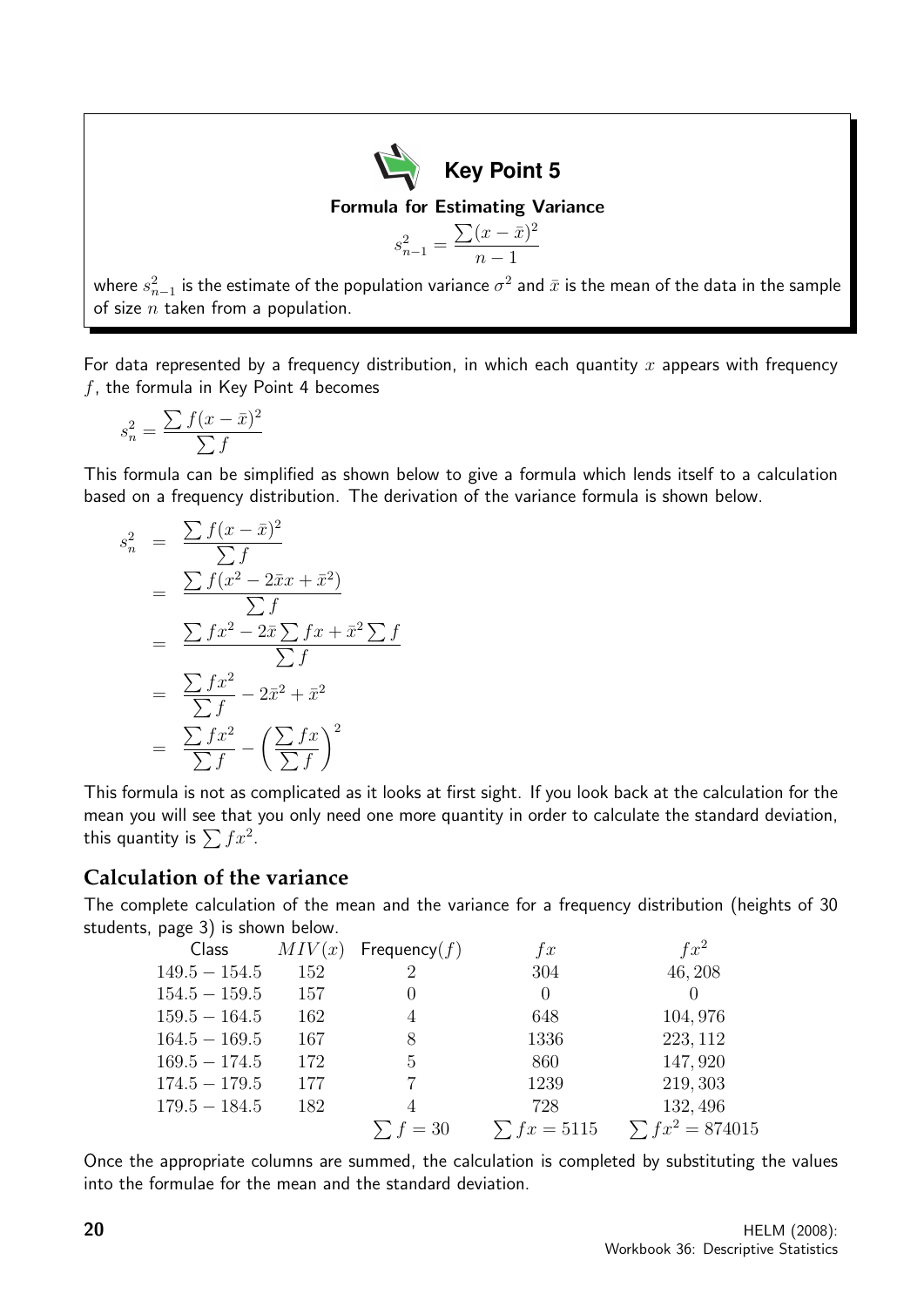![](_page_20_Picture_0.jpeg)

The mean value is

$$
\bar{x} = \frac{\sum fx}{\sum f}
$$

$$
= \frac{5115}{30}
$$

$$
= 170.5
$$

The variance is

$$
s_n^2 = \frac{\sum fx^2}{\sum f} - \left(\frac{\sum fx}{\sum f}\right)^2
$$
  
=  $\frac{874015}{30} - \left(\frac{5115}{30}\right)^2$   
= 63.58

Taking the square root gives the standard deviation as  $s_n = 7.97$ .

So far, you have only met the suggestion that a distribution can be represented by its mean and its standard deviation. This is a reasonable assertion provided that the distribution is single-peaked and symmetrical. Fortunately, many of the distributions met in practice are single-peaked and symmetrical. In particular, the so-called normal distribution which is bell-shaped and symmetrical about its mean is usually summarized numerically by its mean and standard deviation or by its mean and variance. A typical normal distribution is illustrated below.

![](_page_20_Figure_7.jpeg)

#### Figure 7

It is sometimes found that data cannot be assumed to be normally distributed and techniques have been developed which enable such data to be explored, illustrated, analysed and represented using statistics other than the mean and standard deviation.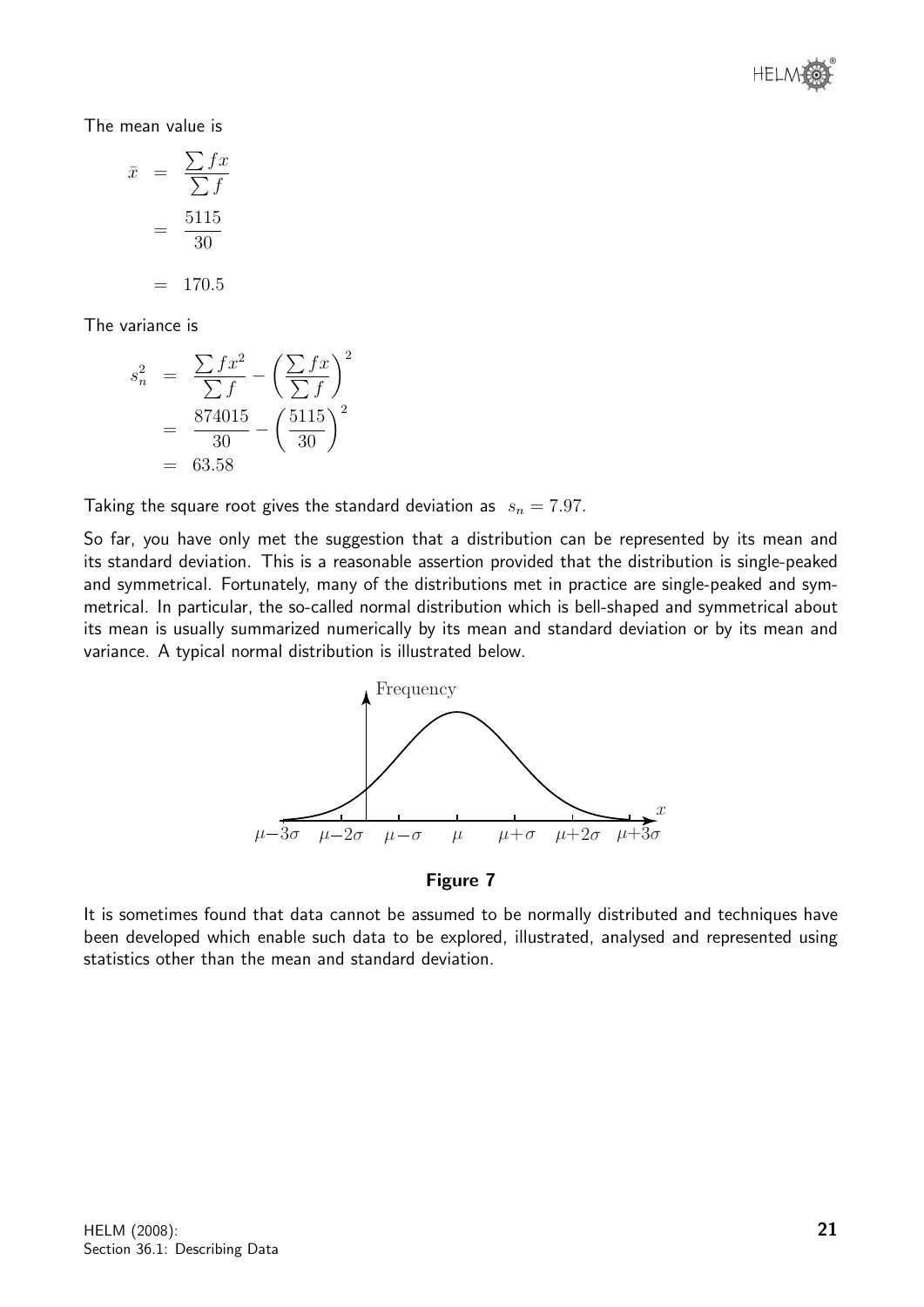![](_page_21_Picture_0.jpeg)

Use the following data set of student heights (taken from the Task on page 5) to form a frequency distribution and calculate the mean, variance and standard deviation of the data.

.3 177.3 146.2 163.1 161.8 146.3 167.9 165.4 172.3 .2 178.8 151.1 189.4 164.9 174.8 160.2 187.1 163.2 .1 182.2 178.2 172.8 164.4 177.8 154.6 154.9 176.3 .5 161.8 178.4

| Your solution |                 |       |                          |           |                                                       |  |
|---------------|-----------------|-------|--------------------------|-----------|-------------------------------------------------------|--|
|               |                 |       |                          |           |                                                       |  |
|               |                 |       |                          |           |                                                       |  |
|               |                 |       |                          |           |                                                       |  |
|               |                 |       |                          |           |                                                       |  |
|               |                 |       |                          |           |                                                       |  |
|               |                 |       |                          |           |                                                       |  |
|               |                 |       |                          |           |                                                       |  |
|               |                 |       |                          |           |                                                       |  |
|               |                 |       |                          |           |                                                       |  |
|               |                 |       |                          |           |                                                       |  |
|               |                 |       |                          |           |                                                       |  |
|               |                 |       |                          |           |                                                       |  |
|               |                 |       |                          |           |                                                       |  |
|               |                 |       |                          |           |                                                       |  |
|               |                 |       |                          |           |                                                       |  |
| <b>Answer</b> |                 |       |                          |           |                                                       |  |
|               | Class           |       | $MIV(x)$ Frequency $(f)$ | $\int x$  | $fx^2$                                                |  |
|               | $145 -$         | 147.5 | $\overline{4}$           | 590       | 87025                                                 |  |
|               | $150 -$         | 152.5 | $\sqrt{3}$               | $457.5\,$ | 69768.75                                              |  |
|               | $155 -$         | 157.5 | $\mathbf{1}$             | 157.5     | 24806.25                                              |  |
|               | $160 -$         | 162.5 | $\overline{7}$           | 1137.5    | 184843.75                                             |  |
|               | $165 -$         | 167.5 | $\sqrt{2}$               | $335\,$   | 56112.5                                               |  |
|               | $170 -$         | 172.5 | $\mathbf{3}$             | 517.5     | 89268.75                                              |  |
|               | $175 -$         | 177.5 | $6\phantom{.}6$          | 1065      | 189037.5                                              |  |
|               | $180 -$         | 182.5 | $\mathbf{1}$             | 182.5     | 33306.25                                              |  |
|               | $185 -$         | 187.5 | 3                        | 562.5     | 105468.75                                             |  |
|               |                 |       |                          |           | $\sum f = 30$ $\sum fx = 5005$ $\sum fx^2 = 839637.5$ |  |
|               | $Mean = 166.83$ |       | $Variance = 154.56$      |           | Standard Deviation $= 12.43$                          |  |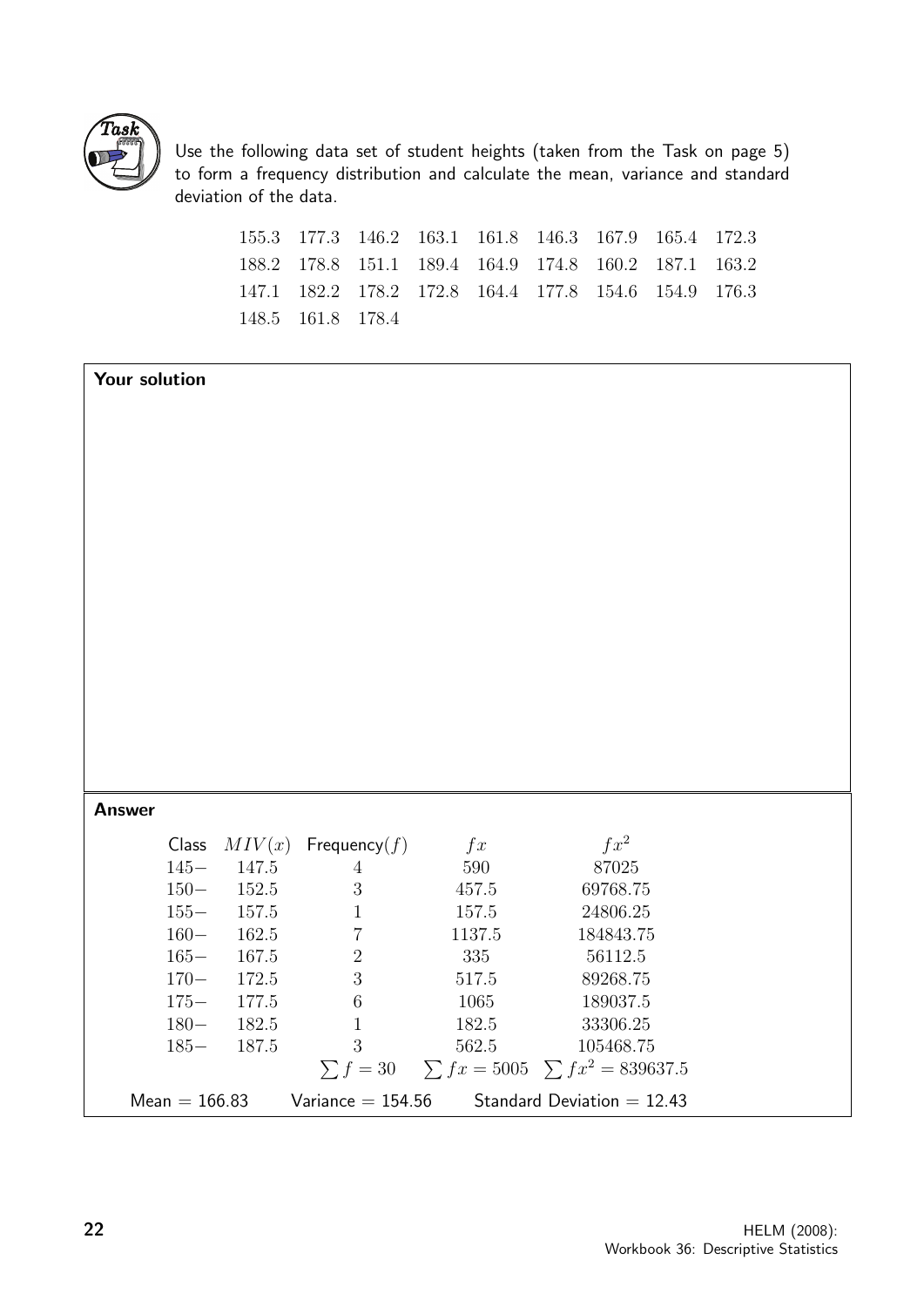![](_page_22_Picture_0.jpeg)

#### **Exercises**

1. Find (a) the mean and standard deviation, (b) the median and inter-quartile range, of the following data set:

1, 2, 3, 4, 5, 6, 7, 8, 9, 10

Would you say that either summary set is preferable to the other?

If the number 10 is replaced by the number 100 so that the data set becomes

1, 2, 3, 4, 5, 6, 7, 8, 9, 100

calculate the same statistics again and comment on which set you would use to summarise the data.

2. (a) The following data give the number of calls per day received by the service department of a central heating firm during a period of 24 working days.

16, 12, 1, 6, 44, 28, 1, 19, 15, 11, 18, 35, 21, 3, 3, 14, 22, 5, 13, 15, 15, 25, 18, 16

Organise the data into a frequency table using the class intervals

 $1 - 10$ ,  $11 - 20$ ,  $21 - 30$ ,  $31 - 40$ ,  $41 - 50$ 

Construct a histogram representing the data and calculate the mean and variance of the data.

(b) Repeat question (a) using the data set given below:

11, 12, 1, 2, 41, 21, 1, 11, 12, 11, 11, 32, 21, 3, 3, 11, 21, 2, 11, 12, 11, 21, 12, 11

What do you notice about the histograms that you have produced? What do you notice about the means and variances of the two distributions? Do the results surprise you? If so, say why.

- 3. For each of the data sets in Question 2, calculate the mean and variance from the raw data and compare the results with those obtained from the frequency tables. Comment on any differences that you find and explain them.
- 4. A lecturer gives a science test to two classes and calculates the results as follows:

Class  $A$  - average mark 36% Class  $B$  - average mark 40%

The lecturer reports to her Head of Department that the average mark over the two classes must be 38%. The Head of Department disagrees, who is right?

Do you need any additional information, if so what, to make a decision as to who is right?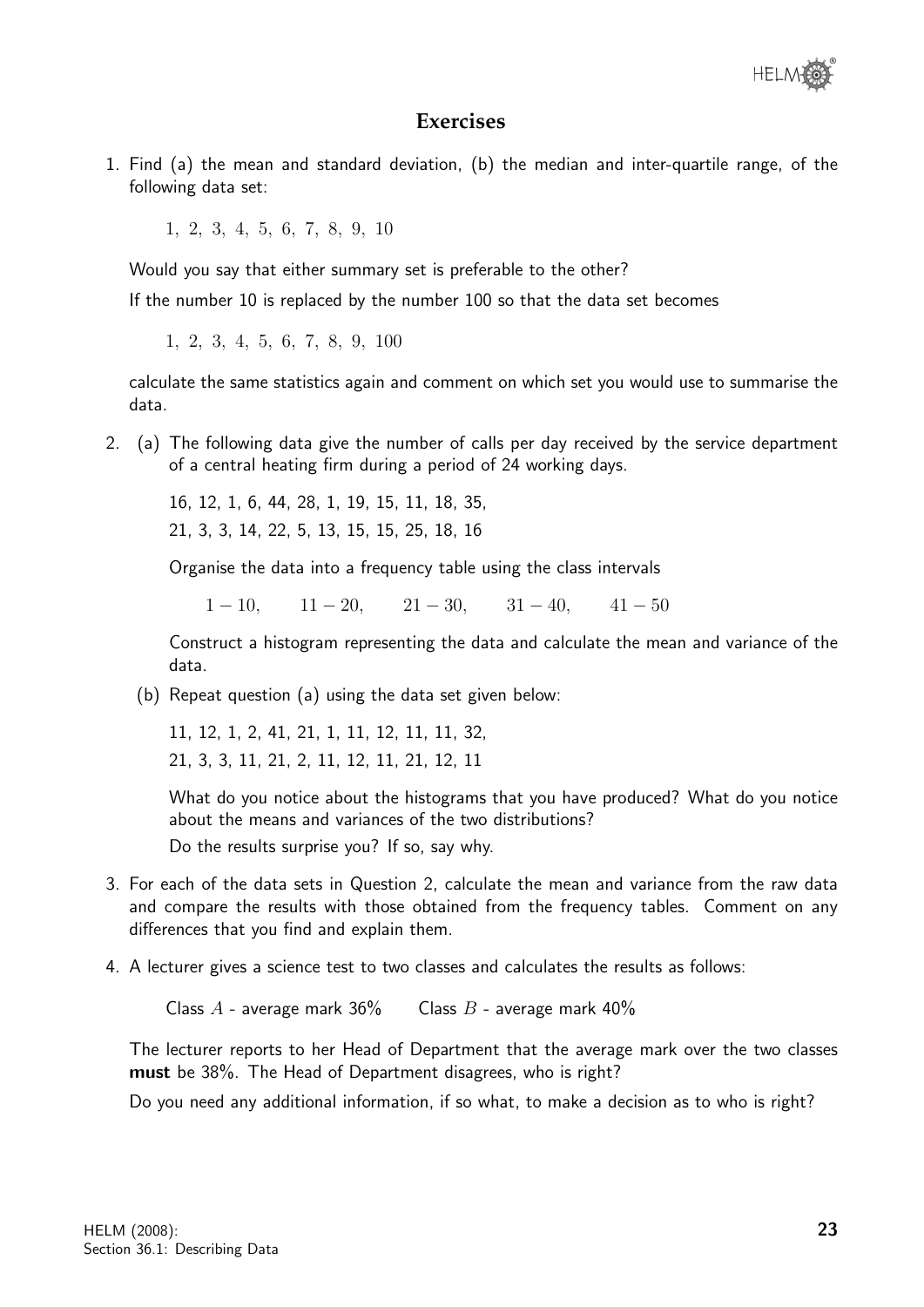![](_page_23_Figure_0.jpeg)

1. Mean  $= 5.50$ , standard deviation  $= 2.87$ , mid-spread  $= 6$ . Very little to choose between the summary statistics, mean  $=$  median and inter-quartile range is approximately twice the standard deviation.

For the second set of data mean  $= 14.50$ , standard deviation  $= 29.99$  and the

inter-quartile range  $= 6$ . Here the median and inter-quartile range are preferable to the mean and standard deviation - they represent the bulk of the data much more realistically.

2. (a) Calculations from the raw data: Mean  $= 15.67$ , standard deviation  $= 10.23$ 

However, from the frequency table:  $Mean = 16.75$ , standard deviation = 9.71

![](_page_23_Figure_6.jpeg)

The mean, standard deviation and histogram are all identical since the classes and frequencies are. This may be surprising since the data sets are different!

1 to 10 11 to 20 21 to 30 31 to 40 41 to 50 Classes

Frequency

0.00 2.00 4.00 6.00 8.00